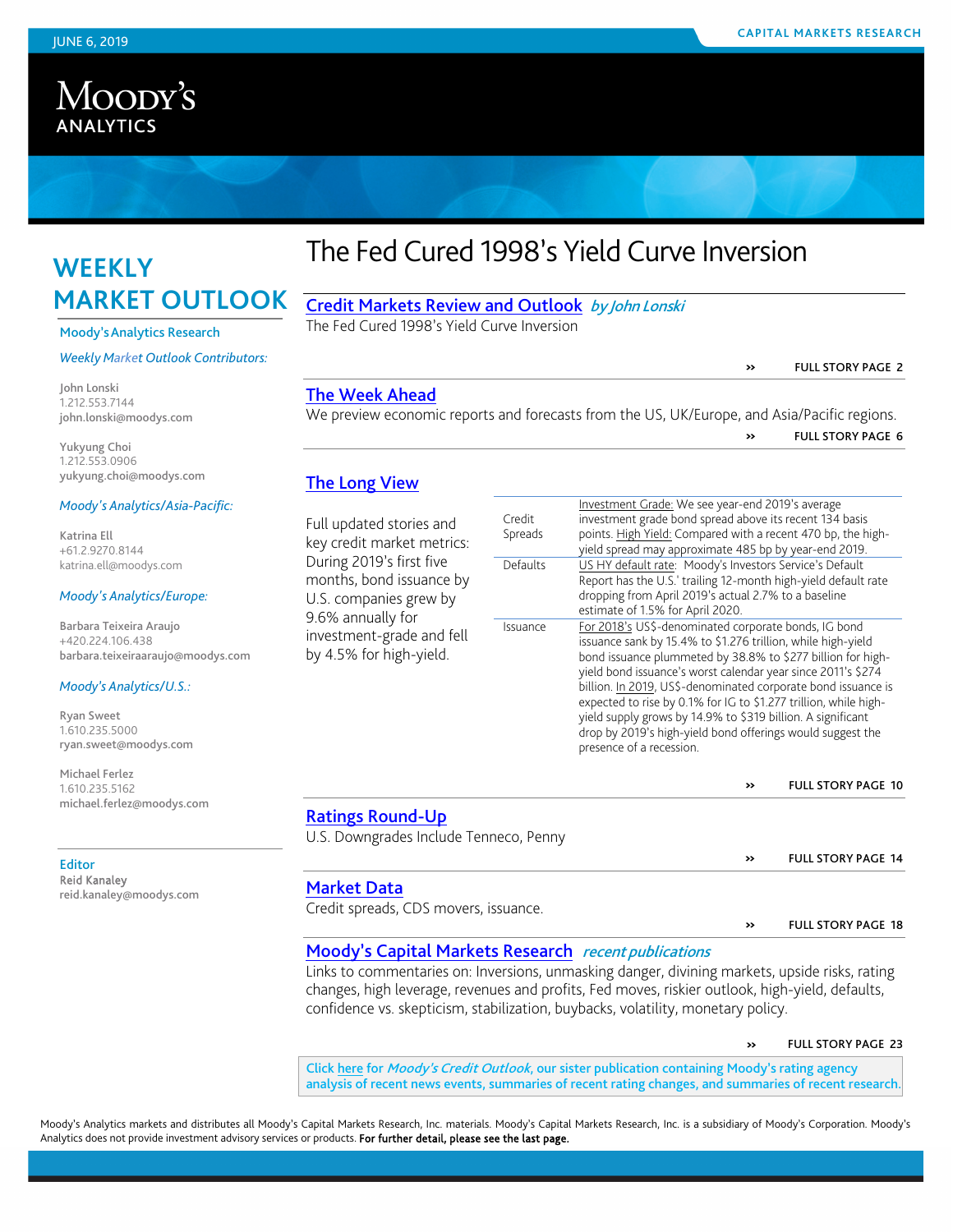# Credit Markets Review and Outlook

By John Lonski, Chief Economist, Moody's Capital Markets Research, Inc.

# The Fed Cured 1998's Yield Curve Inversion

The implied probability of a fed funds rate cut at the Federal Open Market Committee's July 31 meeting recently soared to 72% mostly in response to Jerome Powell's apparent willingness to heed the recessionary warning of a possibly persistently inverted yield curve.

The containment of inflation expectations provides the FOMC with the ability to respond quickly to a persistent inversion of the Treasury yield curve. The Fed's quick cutting of interest rates in response to the yield curve inversion of the summer and autumn of 1998 prevented a recession. By contrast, the Fed's slow response to the inverted yield curves of 1989, 2000, and 2006-2007 facilitated the arrival of recessions.

Fed policymakers cannot help but wonder if inflation is falling short of its target despite an ultra-low unemployment rate of 3.6%, perish the thought of what might occur to inflation expectations in a soft or declining economy. Few recent developments are more damaging to corporate credit quality than the widespread incidence of significantly lower-than-expected prices for materials and final products. An extreme example would be the considerable harm done to the credit standing of households, businesses, and financial institutions by the severe home price deflation of 2007-2009.

#### Deeper Capitalization May Prevent Next Credit Crunch from Mutating Into a Financial Crisis

However, mostly because of enhanced capitalization, today's financial system is better able to absorb the next wave of credit losses. For example, the sum of the reserves and highly liquid financial assets of U.S. private depository institutions now equals 45% of the sum of the loans, corporate bonds, and municipal bonds held by such institutions. Prior the start of the Great Recession, the ratio was a much lower 23%.



#### **Figure 1: Banking System Is Better Able to Withstand Credit-Related Losses**

68Q4 71Q3 74Q2 77Q1 79Q4 82Q3 85Q2 88Q1 90Q4 93Q3 96Q2 99Q1 01Q4 04Q3 07Q2 10Q1 12Q4 15Q3 18Q2

During the 10-years-ended 2007, the loan and non-Treasury bond assets held by banks advanced by 8.6% annualized, on average. At the same time, the reserves and liquid financial assets held by banks grew by a much slower 4.7% annually. In turn, the ratio of reserves plus highly liquid assets to loans plus bonds excluding Treasuries fell from 1997's 33% to 2007's 23%. Meanwhile, the ratio of U.S. non-federal nonfinancial-sector debt to GDP skyrocketed from 1997's 137% to 2007's 183%.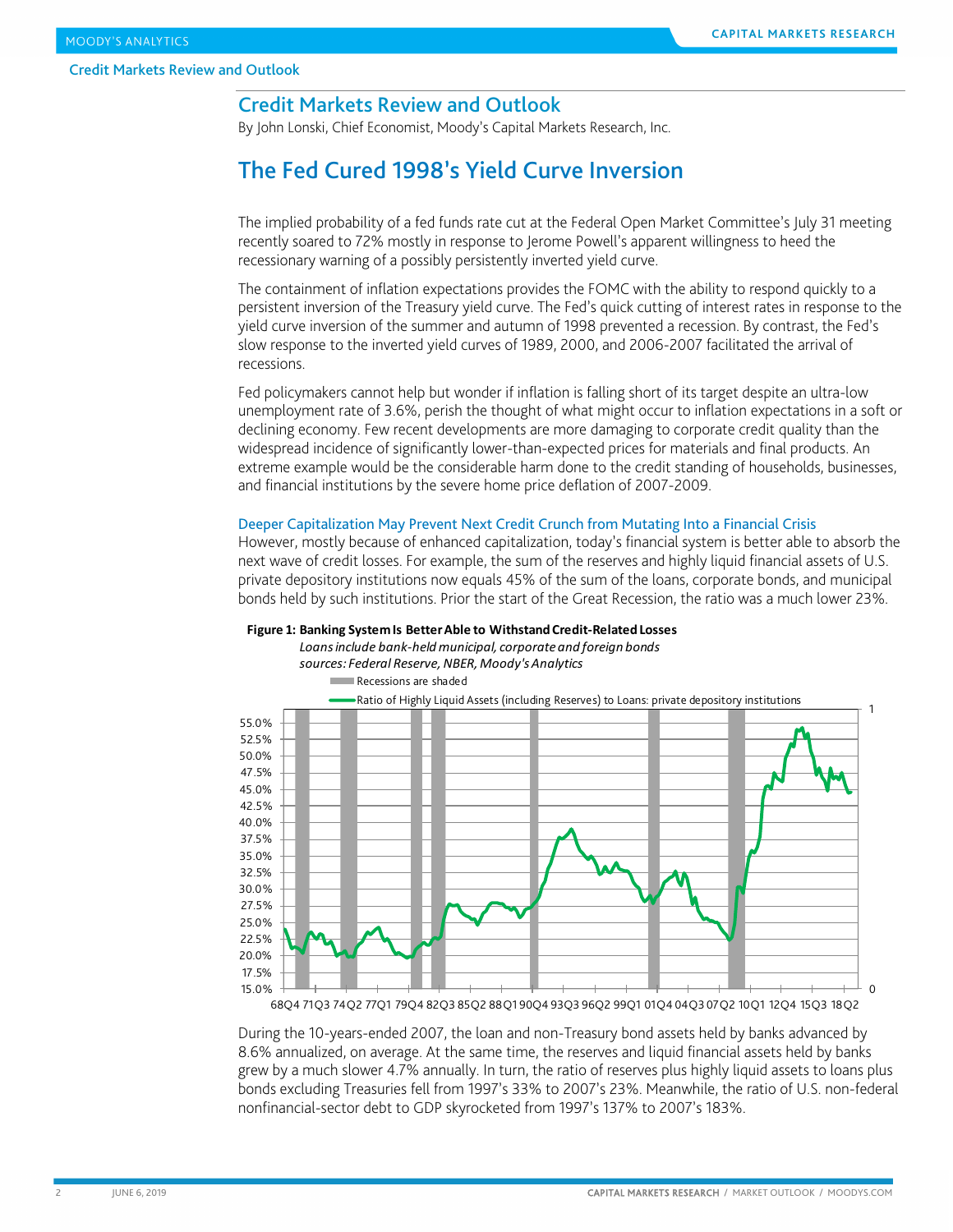The drastically different directions taken by these two ratios contributed to the credit crisis of 2008- 2009. As leverage was soaring for households and businesses, the financial system steadily became less capable of absorbing the substantial credit losses that often follow a prolonged episode of aggressive leveraging. The next credit crunch should be more manageable according to both the much deeper capitalization of the financial system and 2018's lower 163% ratio of non-federal nonfinancial-sector debt to GDP.

#### **Figure 2: Financial System's Capitalization Weakened When Ratio of Non-Federal Debt to GDP Soared During 10-years-ended 2007**

*sources: Federal Reserve, BEA, Moody's Analytics*



#### A July Rate Cut May Extend a Now Record Long Upturn

As of June 6, the 2.38% targeted midpoint for the federal funds rate was 28 basis points above the 2.10% 10-year Treasury yield. If the federal funds rate exceeds June's average for the 10-year Treasury yield by 20 basis points or more, the target range for the federal funds rate will probably be reduced at the July 31, 2019 meeting of the FOMC. As inferred from the CME Group's FedWatch Tool, the futures market recently assigned an implied probability of 71% to a fed funds rate cut at the FOMC's July 31 meeting. Moreover, the futures market also assigned implied odds of 92% to a lower-than-2.38% fed funds midpoint following the FOMC's September 18 meeting and an 87% likelihood of a lower than 2.13% fed funds midpoint after the FOMC's December 11, 2019 meeting. It should be added that the futures market recently gave implied odds of 55% to fed funds' midpoint ending 2019 no higher than 1.88%. Nevertheless, these implied probabilities can change radically with a jarring abruptness.

In terms of May's averages, the 2.39% 10-year Treasury yield essentially matched the accompanying midpoint of 2.375% for the federal funds rate's target range. As noted earlier, the fed funds rate recently exceeded the 10-year Treasury yield by 28 bp. Since the end of 1985, there have been 42 months where the federal funds rate topped the average 10-year Treasury yield's month-long average by at least 10 bp. Recessions occurred within the next 24 months following 39, or 93%, of the 42 months.

However, recessions often were slow to arrive. On average, recessions arrived 16 months after the first month in which fed funds exceeded the 10-year Treasury yield by at least 10 bp. By the way, the sixteenth month following June 2019 is October 2020, which is immediately prior to 2020's Presidential election.

Only once did a recession not occur within 24 months of a meaningful and extended inversion of the Treasury yield curve. The exception pertained to the inverted yield curve from the late summer and early autumn of 1998. Though the 5.25% average fed funds rate of August-October 1998 was 36 bp above the 10-year Treasury yield's 4.89% average, the next recession did not arrive until March 2001.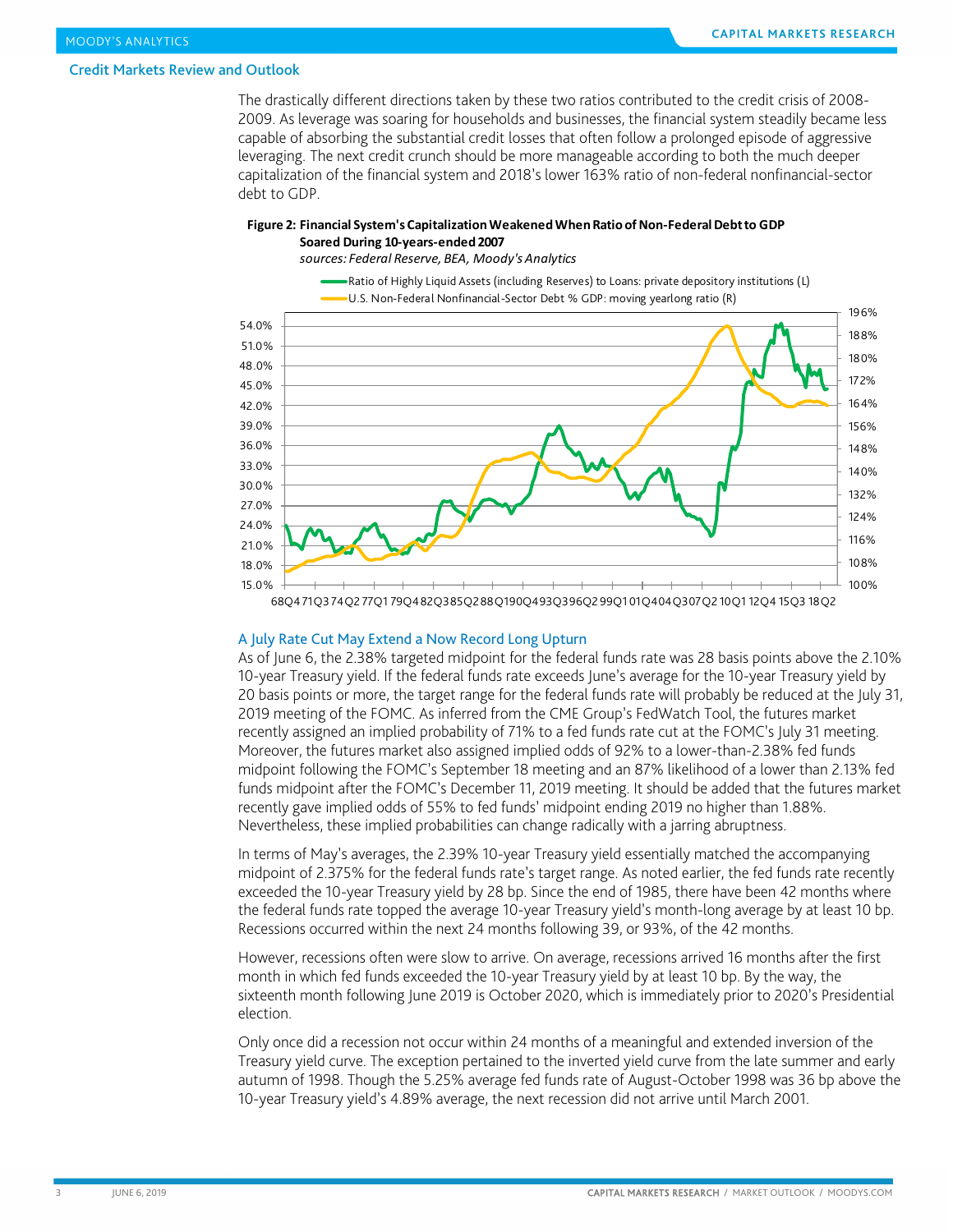The recessionary warning of 1998's meaningful inversion of the Treasury yield curve was overruled by the quickness with which the Fed cured an inverted yield curve with rate cuts. Immediately after August 1998's 16 bp inversion, fed funds was cut from 5.50% to 5.25% in September 1998. And in immediate response to the yield curve inversions of September 1998 and October 1998, fed funds was lowered to 5.00% in October 1998 and to 4.75% by November 1998.

#### Business Activity Began to Ease Prior to May's Heightened Trade Tensions

Though April's 3.6% unemployment rate was historically low, it overstated both the underlying pace of business activity and inflation risks. The Chicago Fed's national activity index provides a radically different sounding of U.S. business activity compared to the unemployment rate.

According to the Chicago Fed, the NAI is a weighted average of [85 existing monthly indicators](https://www.chicagofed.org/%7E/media/publications/cfnai/background/cfnai-indicators-list-pdf.pdf?la=en) of national economic activity that include not only employment data, but other monthly readings on production, income, personal consumption, housing, business sales, new orders, and inventories. An NAI that is positive, or greater than 0.0 corresponds to above-trend growth, while a negative, or less than 0.0, NAI indicates below-trend growth. The NAI's entire sample average will always equal 0.0, which corresponds to the trend rate of growth for the U.S. economy.

The NAI's -0.32-point average for the three-months-ended April 2019 was well under its 0.12-point median since the three-month average's starting point of May 1967. As a point of reference, the NAI's moving three-month average ranges from a January 2009 low of -4.26 to an April 1978 high of 2.07.

In April, the NAI supplied a much different assessment of business activity compared to the unemployment rate. For example, 483, or 77.4%, of the NAI's moving three-months averages since May 1967 outperformed April 2019's three-month average. By contrast, only 17, or 2.7%, of the 624 monthly unemployment rates beginning with May 1967 were less than (or superior to) April 2019's 3.6% jobless rate.

It may be worth recalling that when the unemployment rate averaged only 3.9% during 2000's final quarter, the NAI averaged a disturbingly low -0.55 points. Fourth-quarter 2000's very weak NAI may help to explain why the annual rate of core PCE price index inflation was merely 1.8% despite an ultra-low jobless rate. As it turned out, the exceptionally low NAI performed better at warning of the March 2001 start to the next recession than did than did the then extraordinarily low unemployment rate.

It should be added that the final quarter of 2000 was accompanied by very wide yield spreads over comparably-dated Treasuries of 260 basis points for Moody's long-term Baa industrial company bond yield average and 837 bp for a composite speculative-grade bond yield. Recently, the spreads were 209 bp for the Baa industrials and 470 bp for high-yield.

The record shows that the moving three-month average of the NAI explains the high-yield bond spread better than any other available macroeconomic metric. The correlation between the high-yield bond spread's month-long average and the NAI's moving three-month average is a rather strong 0.83. Right now, the NAI warns of a possibly wider than 550 bp high-yield bond spread.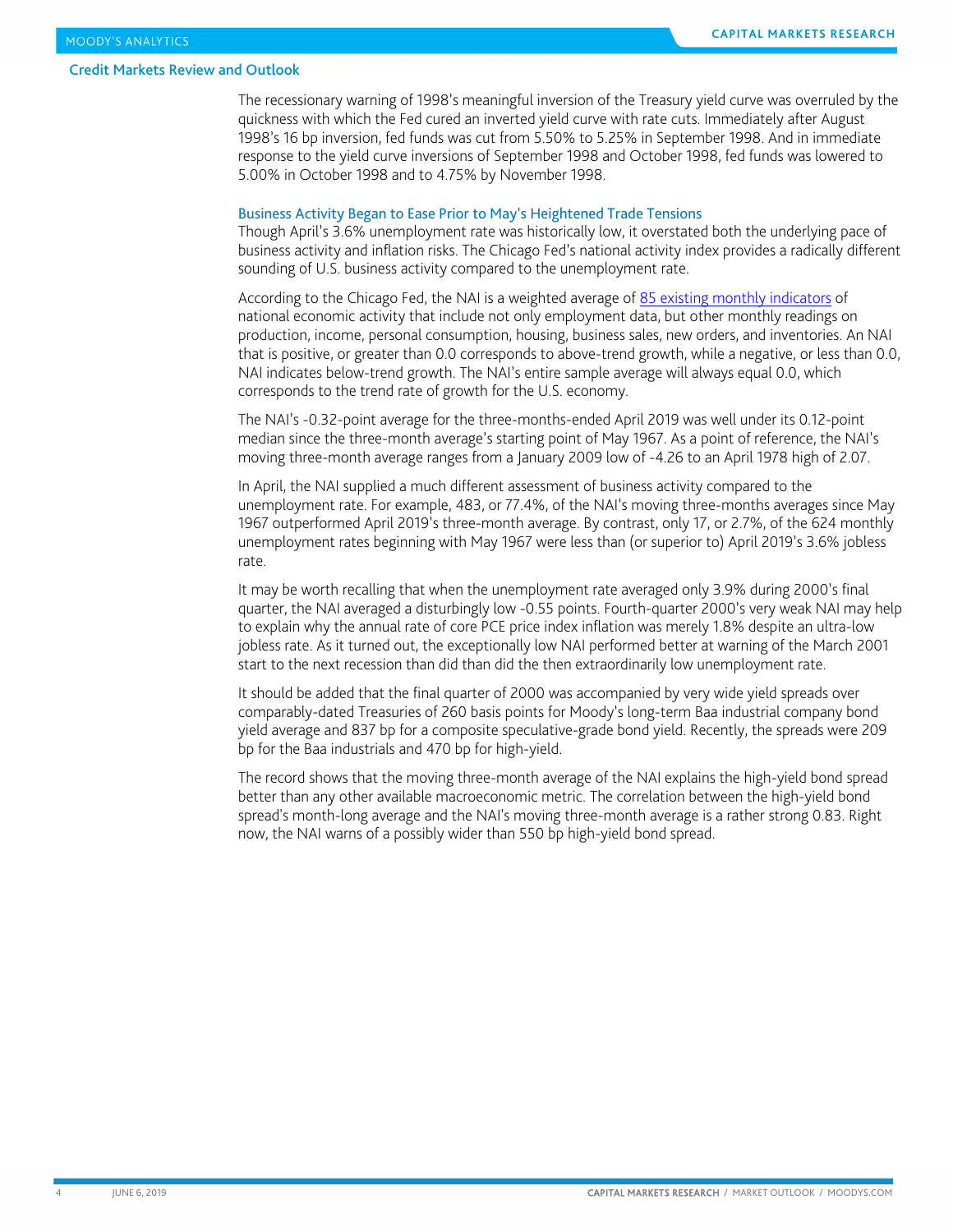

A deceleration by business sales was under way well before May's intensification of trade-related stress. The year-over-year increase for the moving three-month average of core business revenues (which excludes sales of identifiable energy products) eased from July 2018's nearly seven-year high of 5.6% to April 2019's prospective 2.5%.

However, after probably sinking by 0.5% monthly in April, core business sales may post a lively rebound in May partly because of surprisingly brisk auto sales. May's unit sales of light motor vehicles in the U.S. advanced by 5.5% from April. March 2019's 5.7% monthly surge by unit auto sales was joined by an outsized 0.8% monthly jump by core business sales.

Nevertheless, if core business revenues grow by less than 2% yearly during 2019's second half, a very destructive annual contraction by core pretax profits could arrive by 2019's final quarter.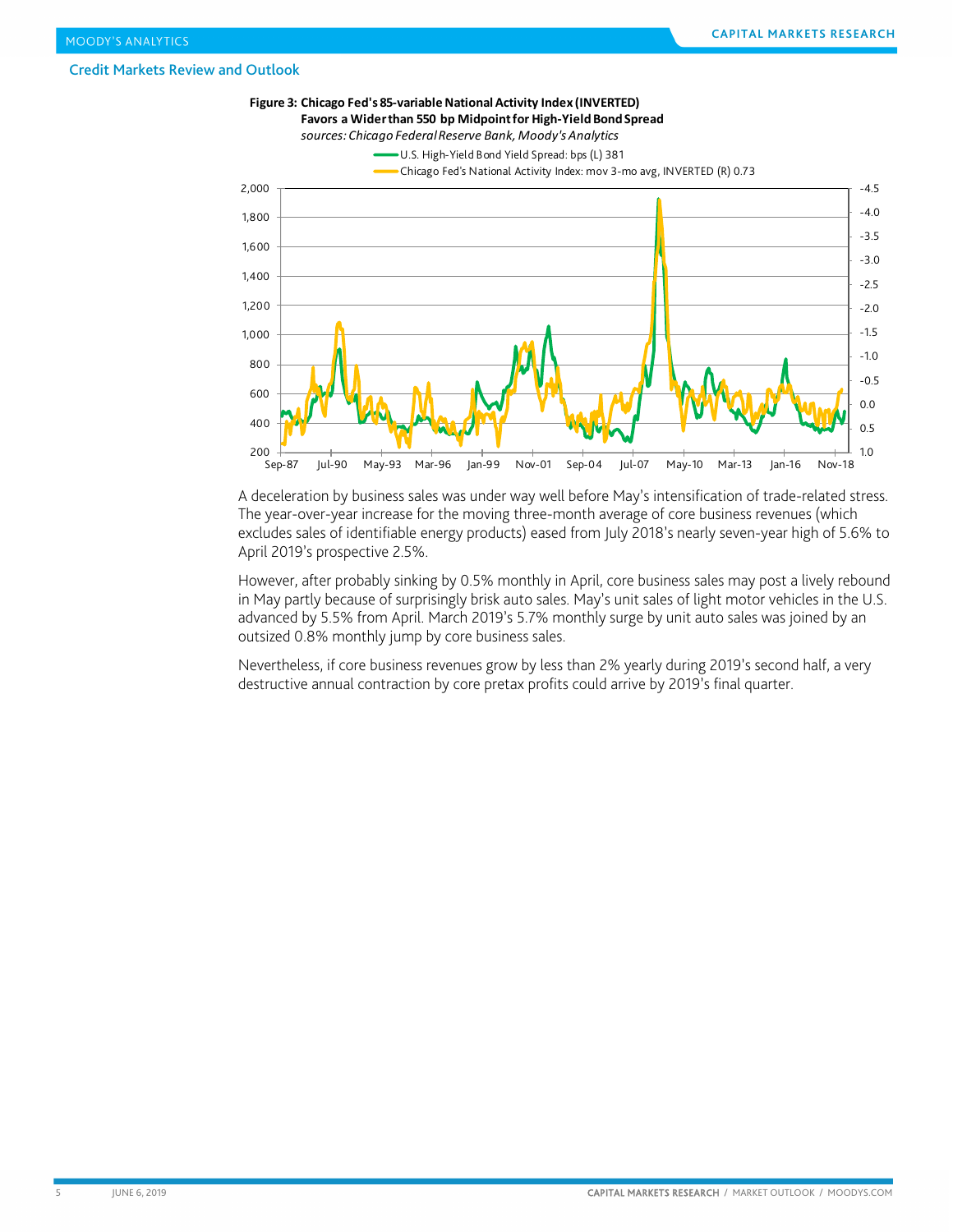# <span id="page-5-0"></span>The Week Ahead – U.S., Europe, Asia-Pacific

#### THE U.S.

By Ryan Sweet, Moody's Analytics

# Road to Recession Paved by Tariffs

The tensions between the U.S. and its trading partners were already weighing on financial markets, business confidence and the U.S. economy, and now things could deteriorate further. President Trump has announced plans to impose a 5% tariff on all goods imported from Mexico, effective June 10.

The initial tariff on Mexican imports appears small compared with those imposed on others, including China. However, the U.S. imported \$350 billion in goods from Mexico last year and the supply chains with the U.S. and Mexico are more intertwined than those between the U.S. and China. Therefore, the spillover effects on the U.S. economy would be more significant than the 5% tariff would otherwise suggest. The U.S. auto supply chain will likely feel the brunt of this. If the initial tariff is implemented, it would be approximately a \$17.5 billion tax on U.S. businesses and consumers.

The Trump administration's continued use of tariffs as a policy lever could cause us to adjust our subjective odds around our trade war scenarios. The worst-case scenario is that Trump engages in an all-out trade war, following through on most of what he has threatened to do. This scenario didn't include the potential for the latest tariffs on Mexico, making economic costs of this dark scenario even darker.

The escalation of the trade tensions, worries about the U.S. and global economies, and negative longterm rates in other developed countries are pushing the 10-year Treasury yield lower and causing a harder inversion in the yield curve. There have been other instances when the 10-year yield fell sharply during this expansion, including in 2016, when the 10-year fell below 1.5%. The weakness in the economy in 2015 and 2016 was concentrated in manufacturing, and we could repeat that now.

The recent manufacturing data have been rough. Durable goods orders fell 2.1% in April. Orders and shipments of nondefense capital goods excluding aircraft, or core capital goods shipments, were soft in April.

The housing market has shown some response to the drop in mortgage rates and consumer spending appears to be emerging some from its funk in the first quarter. The strength of the economy is most visible in the labor market. Trend job growth is strong and initial claims for unemployment insurance benefits are very low.

# **Fed Could Help**

Unemployment rate, deviation from the baseline, basis points



#### Still, the case for the Federal Reserve to cut

interest rates later this year is building. The Fed reacts systematically to a changing forecast, and the escalation in trade tensions between the U.S. and China and now Mexico could weigh on business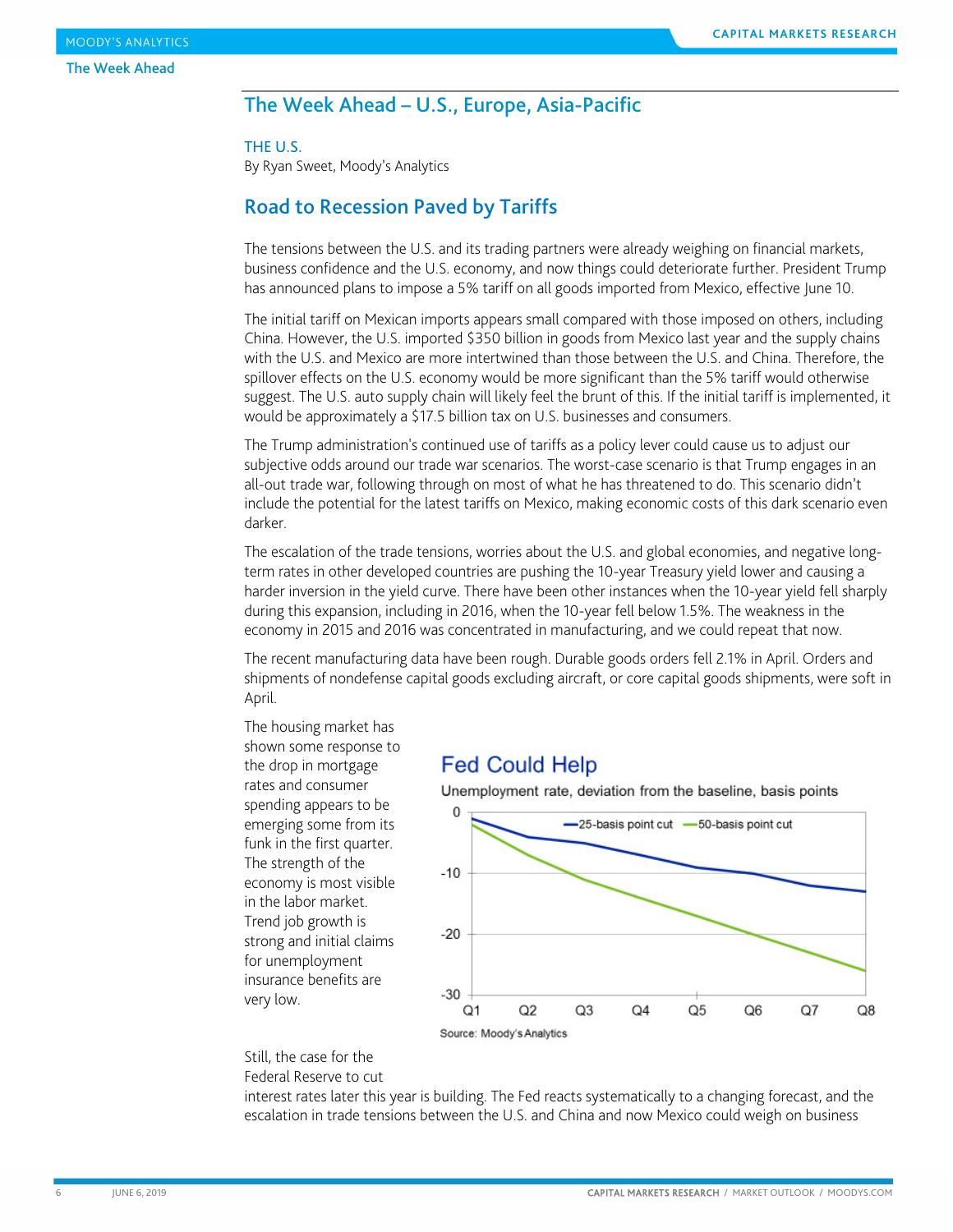#### The Week Ahead

sentiment, disrupt the supply chain, and reduce manufacturing output and business investment. Also, the spillover effects on financial markets lend some downside risk to the Fed's outlook, which called for an orderly deceleration in the economy this year and next. A prudent risk management approach would suggest a cut is more likely as the risks to the forecast for growth are heavily weighted to the downside. It doesn't appear that the Fed is on board with this yet

We now put the odds of a fed rate cut by the end of the third quarter at 30%, compared with the 5% odds of a rate hike. We have the odds of a rate cut in the fourth quarter at 40% and the probability of a hike then at 10%. These odds put the expected value of the fed funds rate at 2.26% at the end of this year—representing a single rate cut.

If an insurance cut is needed, it would probably be 25 basis points. A larger cut would likely destabilize financial markets, because it would likely be interpreted as meaning the central bank knows something others don't about the state of the economy and could be seen as the Fed panicking. To assess the impact of an insurance rate cut we ran a couple of simulations through our U.S. macro model. In the first simulation, we lowered the path of the fed funds rate by 25 basis points. This lowered the unemployment rate by 7 basis points after four quarters and 13 basis points after eight quarters. The impact on GDP is fairly modest, boosting year-over-year growth by 0.1 percentage point after four quarters. The implications for inflation were not significant. Next we assumed a 50-basis point insurance cut, which lowered the unemployment rate by 14 basis points after four quarters and 26 basis points after eight quarters. GDP growth is also boosted by 0.2 and 0.3 percentage point, respectively.

#### Q1 and Q2 GDP tracking update

The new data on the Quarterly Services Survey lowered our tracking estimate for first quarter GDP growth from 3.1% to 3% at an annualized rate. New data on international trade, vehicle sales, construction spending and factory orders have boosted our high-frequency GDP model's estimate of second quarter GDP growth from 1.2% to 1.5% at an annualized rate.

#### Looking ahead

The economic calendar is full. The key data will be consumer prices, producer prices, jobless claims, retail sales and industrial production.

We will publish our forecasts for next week's data on Monday on [Economy.com.](https://www.economy.com/dismal/)

#### EUROPE

By Barbara Teixeira Araujo of Moody's Analytics

# Subdued Growth Expected in U.K. Monthly GDP

The U.K.'s monthly GDP growth for April is in the spotlight next week. We are expecting a rather subdued 0.1% q/q increase, which will disappoint following March's diametrically-opposed contraction. Adding to that, risks are clearly tilted toward a no-growth reading. But such as result shouldn't take markets off guard. We already expected a sharp mean-reversion in manufacturing output and exports, after firms in the U.K. and abroad rushed to stockpile finished goods before the initial Brexit deadline in March. Accordingly, we are penciling in a sharp 1.5% m/m contraction in manufacturing production, following a cumulative 2.3% rise over the previous three months. But there are two considerations to be made regarding our forecasts. On the upside, the first postponement of the Brexit deadline to April 12 likely boosted stockpiling at the start of the month as well, which could result in a less pronounced increase. On the downside, anecdotal and survey evidence suggest that the decline over the month could be even sharper than expected as factories brought forward planned summer shutdowns to April to prevent no-deal Brexit disruptions while firms were in full-scale production mode.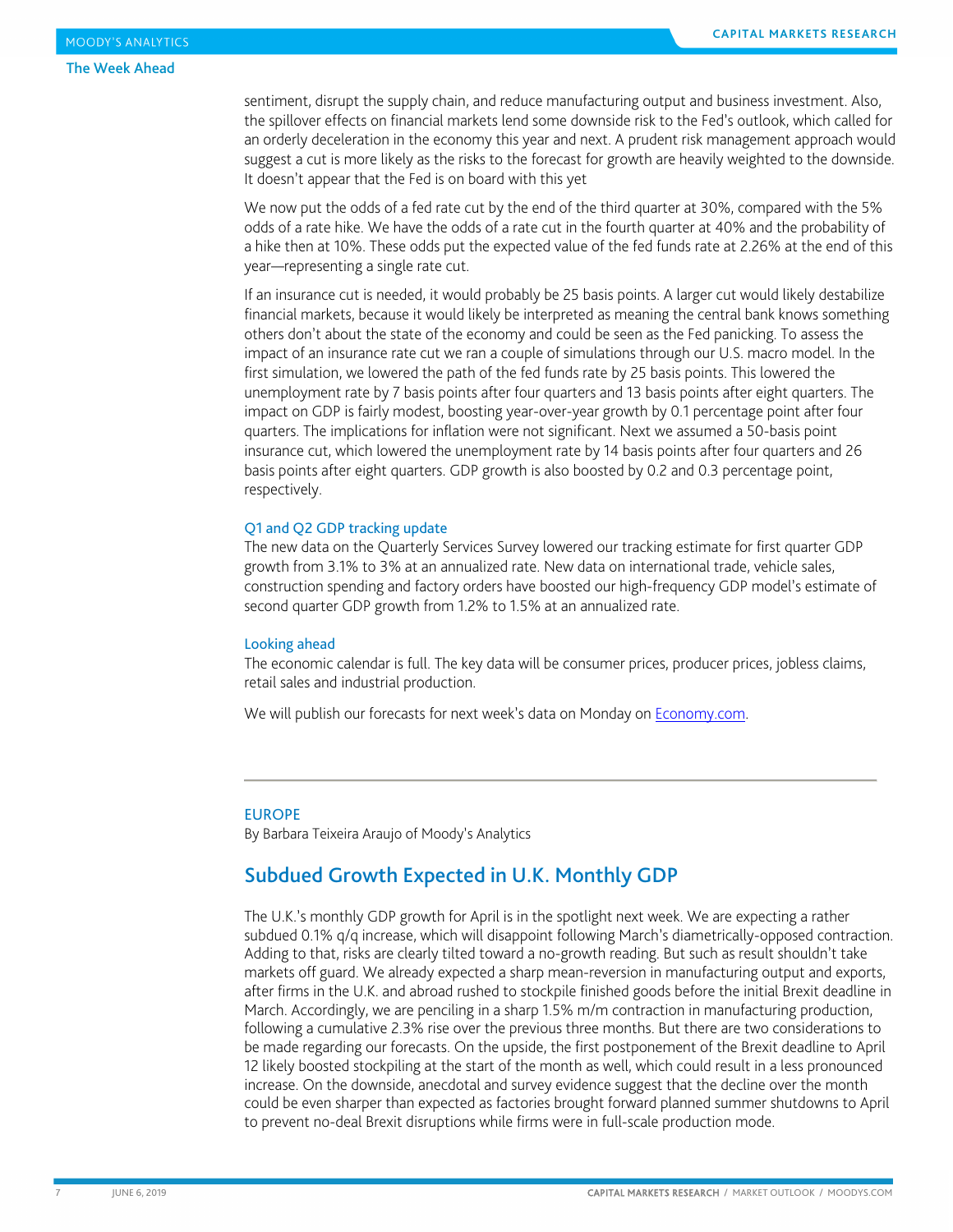#### The Week Ahead

Elsewhere in industrial production, we expect that U.K. energy output remained unimpressive as the month's temperatures remained above average (depressing demand for heating). But we are not penciling in an outright declined, since the weather actually cooled off a bit following the extremely warm months of February and March.

The news will be better for the U.K. service sector, if survey figures are anything to go by. Services output declined 0.1% m/m in March, and we are penciling in a 0.2% rise in April. High-frequency data suggest that U.K. consumers are shrugging off Brexit fears and keeping the economy afloat, and this should have boosted retail sales and consumer-faced services spending over the month. Notably, anecdotal evidence from retailers suggests that the Easter week was a boon, as people were driven away from home by the warm weather. Consumers are benefitting from a still-solid labour market, higher wage growth and a decline in inflation pressures, and we expect that this will remain the story for the next two quarters. Risks nonetheless remain, as a no-deal Brexit scenario would cause the economy to collapse and consumers to refrain from spending. However, we expect that car sales declined sharply over the month, in line with the SMMT's registrations data, while output in the professional, scientific and technical activities subsector is similarly expected to have corrected following two months of strong increases.

On the upside, we expect that U.K. construction activity rose sharply over the month, reversing at least partially March's 1.9% m/m decline. We expect that the month's good weather played a major whole. Firms have reported that it allowed them to bring forward planned summer construction projects. Still, the outlook for the sector remains grim, hurt by the prolonged Brexit uncertainty.

All in, while we are expecting some rebound in April, our view is that U.K. growth in the three months to June will slow sharply compared to the first quarter of this year. We are penciling in a 0.2% q/q increase, down from 0.5% previously. Manufacturing production is expected to have dragged the most, offsetting continued growth in consumer-faced services spending. In the expenditure breakdown of growth, we expect that exports languished (not only due to a correction in stockpiling, but also because of the slowdown in global growth), and that investment declined, while imports are likely to have increased slightly, and consumer spending likely remained robust. Government spending is a wild card, though.

|                   | Key indicators                               | <b>Units</b>    | Moody's Analytics | Last   |
|-------------------|----------------------------------------------|-----------------|-------------------|--------|
| Mon @ 9:00 a.m.   | Italy: Industrial Production for April       | % change        | $-0.2$            | $-0.9$ |
| Mon @ 9:30 a.m.   | U.K.: Monthly GDP for April                  | % change        | 0.1               | $-0.1$ |
| Tues @ 9:30 a.m.  | U.K.: Unemployment for April                 | %               | 3.8               | 3.8    |
| Tues @ 11:00 a.m. | OECD: Composite Leading Indicators for April |                 | 98.9              | 99.0   |
| Tues @ 2:00 p.m.  | Russia: Foreign Trade for April              | \$ bil          | 16.1              | 15.5   |
| Wed @ 8:00 a.m.   | Spain: Consumer Price Index for May          | % change yr ago | 0.8               | 1.5    |
| Thur @ 7:00 a.m.  | Germany: Consumer Price Index for May        | % change yr ago | 1.4               | 2.0    |
| Thur @ 10:00 a.m. | Euro zone: Industrial Production for April   | % change        | 0.1               | $-0.3$ |
| Fri @ 7:45 a.m.   | France: Consumer Price Index for May         | % change yr ago | 1.1               | 1.5    |
| Fri @ 10:00 a.m.  | Italy: Consumer Price Index for May          | % change yr ago | 0.9               | 1.1    |
| Fri @ 11:30 a.m.  | Russia: Monetary Policy for June             | %               | 7.75              | 7.75   |

#### ASIA-PACIFIC

By Katrina Ell of Moody's Analytics

## China's May Data Will Likely Show Improvement

China's May data dump will likely show improvement from some pronounced pockets of weakness in April. Fixed asset investment likely improved to 6.3% y/y YTD in May, from April's 6.1% reading. Infrastructure spending has gathered momentum since the second half of 2018 and this is being reflected in a generally steady upturn in fixed investment. Industrial production has been on a relatively wild ride so far in 2019, likely on the back of seasonality from the Lunar New Year. The underlying trend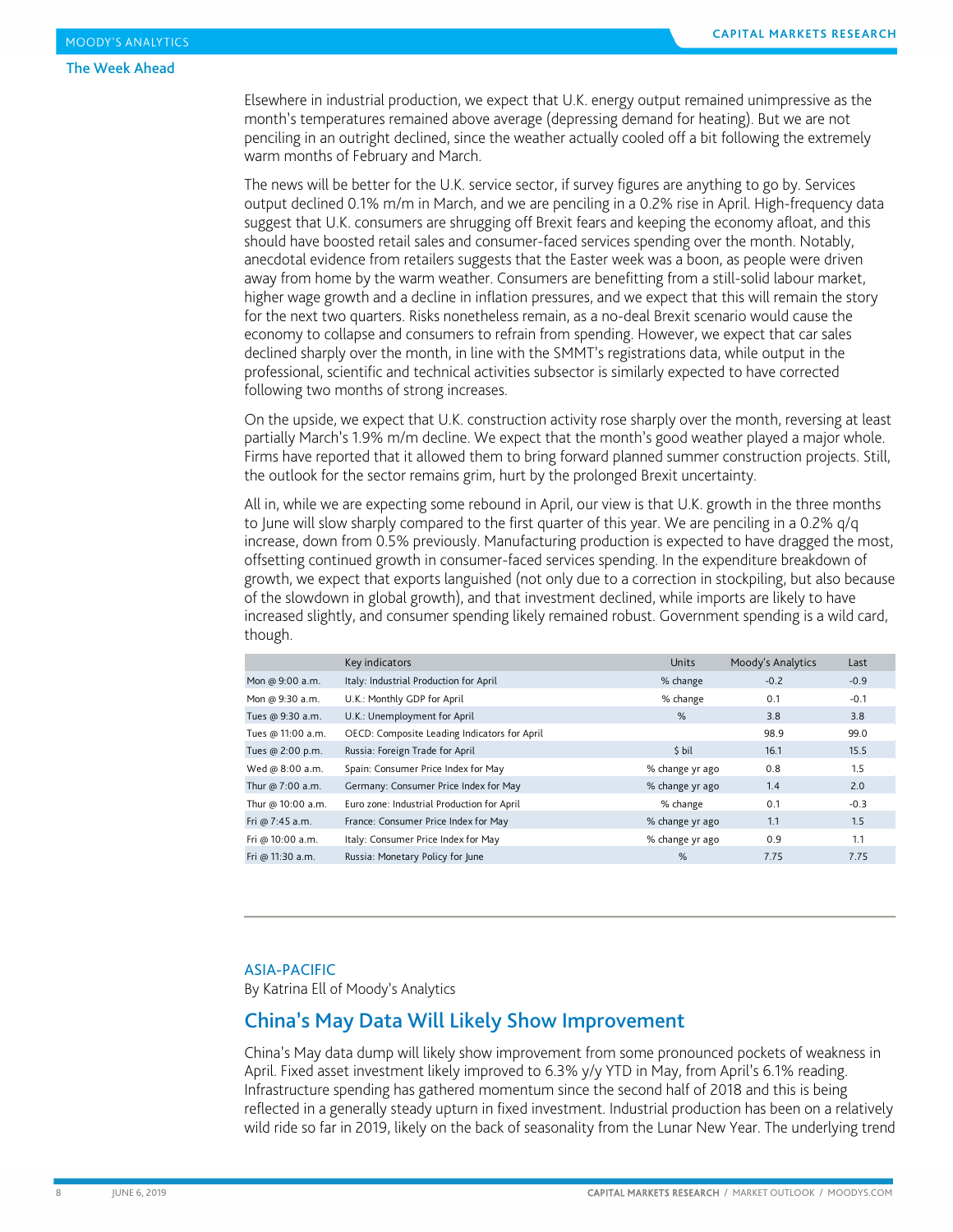#### The Week Ahead

has been relatively soft amidst manufacturing weakness offshore alongside only a measured pickup at home. China's retail trade should improve after a surprisingly weak April. The housing market has passed its trough and this should put a floor under retail trade.

China's May exports will be closely watched for any signs of scrabbling before an escalation of U.S. tariffs on Chinese goods exports took effect from 1 June. Imports have struggled with the escalation of the trade war, a consequence of the resulting slump in imports from the U.S., an important market representing almost 10% of China's total merchandise imports.

China's CPI growth is gradually gathering momentum. The main upward contributor is higher food prices including vegetables, fruit and pork. Pork prices rose by 14.4% y/y in April as the impacts of African swine flu hurt supplies of the staple. Nonfood prices cooled to 1.7% y/y in April, after a 1.8% gain in March. Nonfood prices have oscillated around this rate for the past five months.

The second estimate of Japan's March quarter GDP growth will likely be unchanged from the advance estimate, in which GDP expanded 0.5% q/q, following a 0.4% rise in the prior quarter. However, the details were unimpressive. The uptick in GDP came entirely from net exports, which rose on the back of lower commodity price imports, even though overall exports contracted. Consumption and capital expenditure contracted in the first quarter, and domestic demand rose only marginally on the back of an inventory buildup and residential investment. It's difficult to find a silver lining for Japan in the first quarter, except that the preliminary estimate tends to be heavily revised, which could mean that business investment will rise in the final estimate. Fair to say, the economy is beginning to stall.

|                    | Key indicators                        | <b>Units</b>        | Confidence     | Risk                 | Moody's Analytics | Last    |
|--------------------|---------------------------------------|---------------------|----------------|----------------------|-------------------|---------|
| Mon @ 9:50 a.m.    | Japan GDP for Q1 second estimate      | % change            | 4              |                      | 0.5               | 0.5     |
| Mon @ Unknown      | China foreign trade for May           | US\$ bil            | $\overline{2}$ | $\ddot{\phantom{1}}$ | 25.1              | 13.8    |
| Mon @ Unknown      | China Monetary aggregates for May     | % change yr ago     | 3              | ⇚                    | 8.6               | 8.5     |
| Wed @ 9:00 a.m.    | South Korea Unemployment rate for May | %                   | 3              | $\leftarrow$         | 4.0               | 4.1     |
| Wed @ 9:50 a.m.    | Japan Machinery orders for April      | % change            | $\overline{c}$ | ۰                    | $-1.5$            | 3.8     |
| Wed @ 11:30 a.m.   | China CPI for May                     | % change yr ago     | 3              | ⇚                    | 2.5               | 2.5     |
| Wed @ 11:30 a.m.   | China PPI for May                     | % change yr ago     | 3              | ⇚                    | 1.1               | 0.9     |
| Wed @ 11:00 p.m.   | India Industrial production for April | % change yr ago     | $\overline{2}$ | $\ddot{\phantom{1}}$ | 1.1               | $-0.1$  |
| Wed @ 10:00 p.m.   | India CPI for May                     | % change yr ago     | 3              | ⇚                    | 3.0               | 2.9     |
| Thurs @ 11:30 a.m. | Australia Unemployment rate for May   | $\%$                | 3              | €                    | 5.2               | 5.2     |
| Fri @ 12:00 p.m.   | China Fixed asset investment for May  | % change yr ago YTD | 3              | ⇚                    | 6.3               | 6.1     |
| Fri @ 12:00 p.m.   | China Industrial production for May   | % change yr ago     | $\overline{2}$ | ↟                    | 6.3               | 5.4     |
| Fri @ 12:00 p.m.   | China Retail sales for May            | % change yr ago     | 3              | 合                    | 7.9               | 7.2     |
| Fri @ 2:30 p.m.    | Japan Industrial production for April | % change            | 3              | ⇚                    | $-0.2$            | 0.6     |
| Fri @ Unknown      | India Foreign trade for May           | US\$ bil            | $\mathsf{Z}$   | ⇚                    | $-12.4$           | $-15.3$ |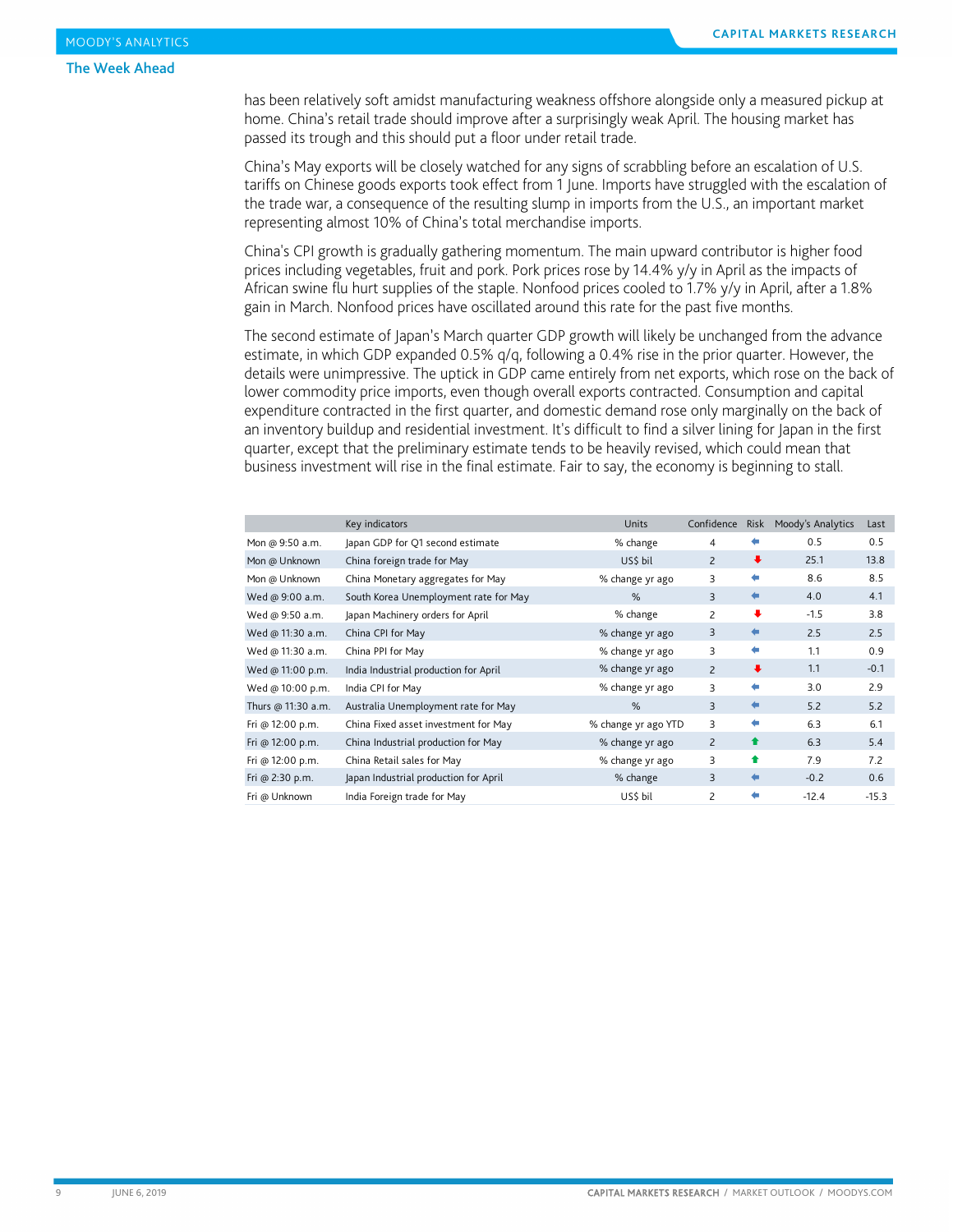# <span id="page-9-0"></span>During 2019's first five months, bond issuance by U.S. companies grew by 9.6% annually for investment-grade and fell by 4.5% for high-yield.

By John Lonski, Chief Economist, Moody's Capital Markets Research Group June 6, 2019

#### CREDIT SPREADS

As measured by Moody's long-term average corporate bond yield, the recent investment grade corporate bond yield spread of 134 basis points exceeds its 122-point mean of the two previous economic recoveries. This spread may be no wider than 140 bp by year-end 2019.

The recent high-yield bond spread of 470 bp is thinner than what is suggested by both the accompanying long-term Baa industrial company bond yield spread of 209 bp and is wider than what is inferred by the recent VIX of 16.0 points.

#### DEFAULTS

April 2019's U.S. high-yield default rate of 2.7% was less than the 4.0% of April 2018. Moody's Investors Service now expects the default rate will average 2.0% during 2020's first quarter.

#### US CORPORATE BOND ISSUANCE

Yearlong 2017's US\$-denominated bond issuance rose by 6.8% annually for IG, to \$1.508 trillion and soared by 33.0% to \$453 billion for high yield. Across broad rating categories, 2017's newly rated bank loan programs from high-yield issuers sank by 26.2% to \$72 billion for Baa, advanced by 50.6% to \$319 billion for Ba, soared by 56.0% to \$293 billion for programs graded single B, and increased by 28.1% to \$25.5 billion for new loans rated Caa.

First-quarter 2018's worldwide offerings of corporate bonds incurred year-over-year setbacks of 6.3% for IG and 18.6% for high-yield, wherein US\$-denominated offerings posted sank by 14.4% for IG and 20.8% for high yield.

Second-quarter 2018's worldwide offerings of corporate bonds eked out an annual increase of 2.8% for IG, but incurred an annual plunge of 20.4% for high-yield, wherein US\$-denominated offerings rose by 1.6% for IG and plummeted by 28.1% for high yield.

Third-quarter 2018's worldwide offerings of corporate bonds showed year-over-year setbacks of 6.0% for IG and 38.7 % for high-yield, wherein US\$-denominated offerings plunged by 24.4% for IG and by 37.5% for high yield.

Fourth-quarter 2018's worldwide offerings of corporate bonds incurred annual setbacks of 23.4% for IG and 75.5% for high-yield, wherein US\$-denominated offerings plunged by 26.1% for IG and by 74.1% for high yield.

First-quarter 2019's worldwide offerings of corporate bonds revealed annual setbacks of 0.5% for IG and 3.6% for high-yield, wherein US\$-denominated offerings fell by 2.3% for IG and grew by 7.1% for high yield.

During yearlong 2017, worldwide corporate bond offerings increased by 4.1% annually (to \$2.501 trillion) for IG and advanced by 41.5% for high yield (to \$603 billion).

For 2018, worldwide corporate bond offerings sank by 7.2% annually (to \$2.322 trillion) for IG and plummeted by 37.6% for high yield (to \$376 billion). The projected annual percent increases for 2019's worldwide corporate bond offerings are 1.5% for IG and 11.7% for high yield. When stated in U.S. dollars, issuers based outside the U.S. supplied 60% of the investment-grade and 61% of the high-yield bond offerings of 2019's first quarter.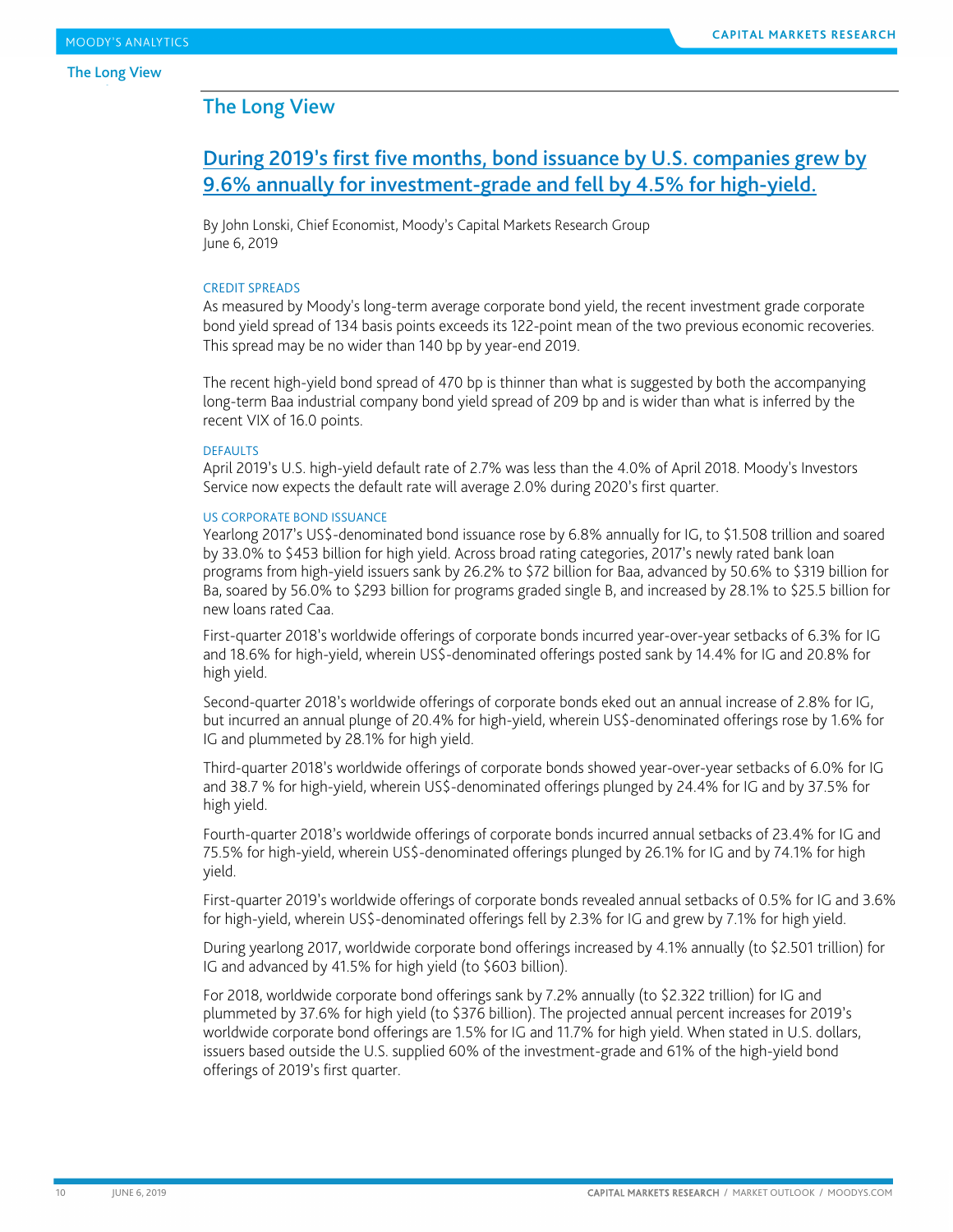#### US ECONOMIC OUTLOOK

As inferred from the CME Group's FedWatch Tool, the futures market recently assigned an implied probability of 97% to at least one Fed rate cut by the end of 2019. In view of the underutilization of the world's productive resources, low inflation should help to rein in Treasury bond yields. As long as the global economy operates below trend, the 10-year Treasury yield may not remain above 3% for long. A fundamentally excessive climb by Treasury bond yields and a pronounced slowing by expenditures in dynamic emerging market countries are among the biggest threats to the adequacy of economic growth and credit spreads.

#### **EUROPE**

By Barbara Teixeira Araujo of Moody's Analytics June 6, 2019

#### EURO ZONE

The European Central Bank's June monetary policy meeting was extremely dovish, with the bank unexpectedly changing its forward guidance on rates and announcing a below-expectation pricing for its new TLTRO liquidity operations to be launched in September. That markets had started pricing in a rate cut by next year nonetheless meant that the euro didn't depreciate, but there is no avoiding that bank President Mario Draghi was at his most dovish during the news conference. He made it clear that the Governing Council is ready to adjust all of its policy instruments and to do whatever it takes to ensure that inflation converges to target, while he explicitly said that rate cuts and a relaunching of QE were discussed during the meeting.

Also worth noting is that Draghi declared that a rate hike is not more likely than a rate cut. This means that markets may not be that wrong in pricing in a rate cut by next year, though we think that this would happen only if the economic and financial situation of the euro area deteriorated markedly in coming months. In that regard, Draghi made an unveiled criticism at the Fed, claiming that the bank's new dovish stance is now causing financial conditions in the euro area to tighten and worsening the situation at home.

When asked about the decline in market-based inflation expectations, the ECB's president made it clear that there are still no signs of de-anchoring, and that the probability of deflation is still nil. This means that there is no rush to further loosen monetary policy for now, and that the bank will continue to watch developments closely.

Regarding the TLTRO-III programme, the ECB announced that its interest rate could go as low as -0.3%—which is the deposit rate plus 10 basis points—for banks exceeding their lending benchmark, beating markets' expectations for a -0.2% threshold. And while a deposit rate hike over the next year (as it is still a possibility) could make TLTRO-III more expensive for banks, we think that the ECB would be ready to tweak the programme's terms and conditions so as to keep the cost of lending unchanged. On the contrary, we think that a cut of the deposit rate would be fully transmitted to banks, boosting lending.

Following Thursday's meeting, we have changed our forecast for euro zone monetary policy. We now expect that the central bank will keep rates unchanged until the end of 2020, instead of hiking by summer. The risks to the outlook are tilted heavily to the downside, though, which means that a deposit rate cut is likely down the road if second and third quarter figures disappoint. A relaunching of QE is also a possibility. And we don't think the bank will embark on tiering unless the situation gets pretty ugly.

#### RETAIL

There is no avoiding that the latest euro zone retail sales figures were disappointing. The currency area's retail sales fell in April and ultimately failed to improve on a no-growth reading in March, with sales down across most subsectors. But the truth is there is no reason for despair. The details were better than the headline, showing that most of the subsectoral declines still failed to reverse strength at the start of the year. We are thus sticking to our upbeat outlook for euro zone consumers this year—in line with the labour market strength and the substantial wage gains—but we will be closely watching the coming months' figures, as trade war jitters and the global slowdown have the scope to make a significant dent in consumers' confidence and will to spend.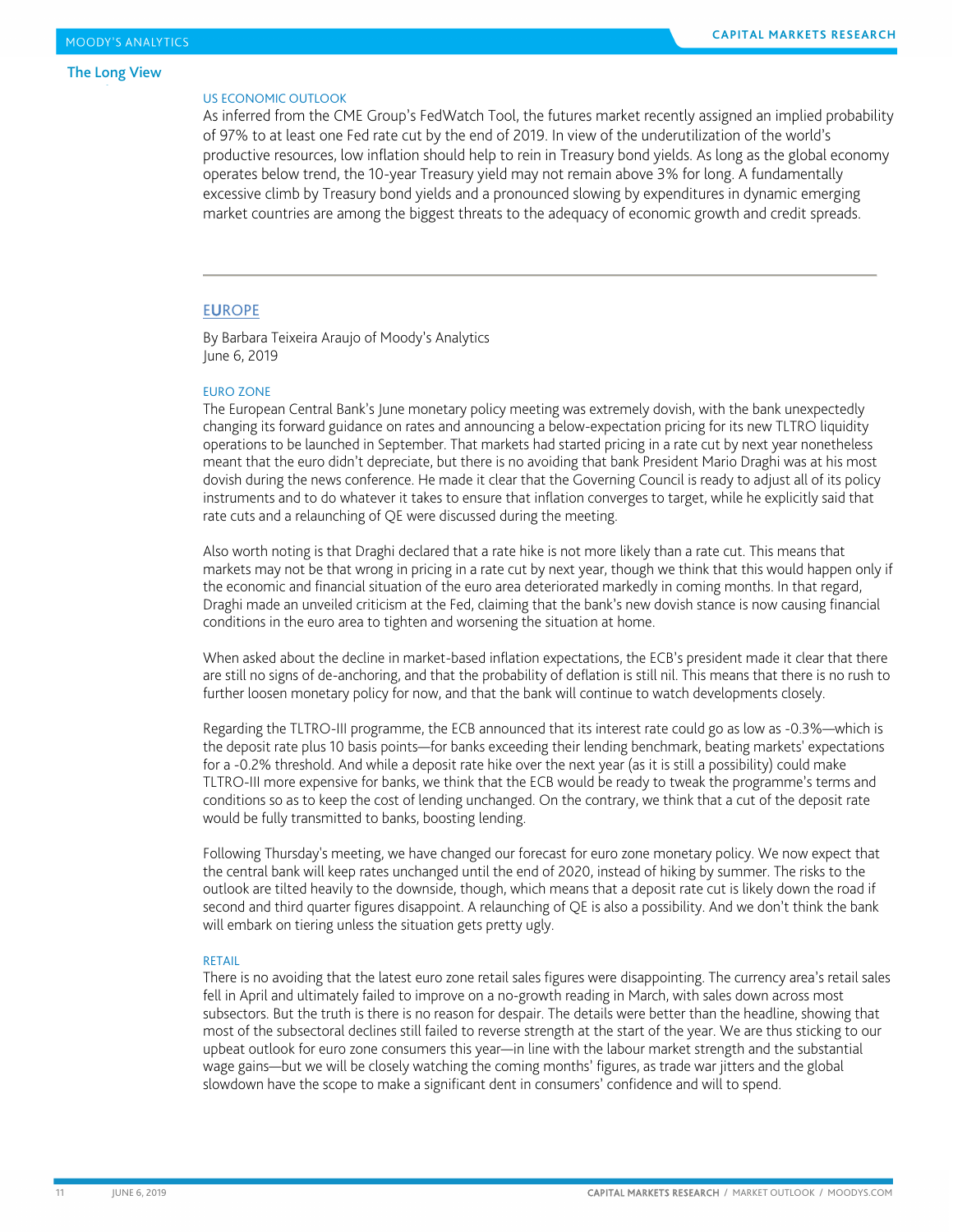The details of the report showed that food and nonfood spending fell in April. This is rather disappointing. Extremely good weather and the Easter holidays were expected to boost spending during the second half of the month. But we caution that the main dent in nonfood spending came from internet sales, and a decline there was in the pipeline following three strong months of increases. The story for clothing as well as for the electronics and furniture sector was the same, meaning that April's fall in nonfood spending was not that bad after all. Elsewhere in the nonfood sector, the increase in computer equipment, books and other sales, as well as in pharmaceutical sales, actually beat expectations.

As to food spending, the decline in April fully reversed March's increase. This is disappointing, especially given the good weather conditions. But we are not sounding alarms. April's was the first decline in five months. Last but not least, the marginal increase in fuel sales actually beat our expectation of a decline, since we were expecting that the sharp 9.4% m/m rise in pump prices in April would have dented demand for automotive fuel.

Overall, then, we don't want to read too much into April's dip. Our view is that underlying strength remains, which means that prospects for retail in 2019 are upbeat, even if confidence numbers have deteriorated markedly of late. That's because consumer fundamentals are still solid: Inflation is decelerating on the back of moderating energy inflation, wages are rising, and unemployment remains at record lows. This should warrant continued growth in retail sales in the coming quarters, which should help offset some of the weakness in the industrial sector.

#### ASIA PACIFIC

By Katrina Ell of Moody's Analytics June 6, 2019

#### SOUTHEAST ASIA

The trade war between the U.S. and China has led to a reordering of global supply chains as manufacturers work to circumvent tariffs. More than two-thirds of world trade occurs via global supply chains, according to the World Bank, and the disruption to the status quo from the world's two largest economies lobbing tariffs at each other has been significant.

The trend of Chinese manufacturers moving parts of their operations to Southeast Asia has accelerated since the trade war began. First, these economies are not subject to U.S. tariffs. Second, the structural features of the economies are appealing. Business environments are generally becoming more favourable, and operating costs are lower, especially for labour. For instance, Thailand and Malaysia have seen an increase in auto production in the past year, while Vietnam has seen an increase in rubber, electronics and textiles production. The ASEAN-China trade agreement, which came into force for goods in 2005 and services in 2007, facilitates this transition. The agreement extends beyond eliminating tariffs and seeks to address barriers that are behind the scenes to facilitate the flow of goods and services.

#### Vietnam is attractive

Prior to the trade war, Vietnam was already closely tied to China. China is a key trading partner and a large source of foreign direct investment. A growing proportion of Vietnam's exports are initially from intermediate goods imports from China. A good snapshot of the role Vietnam has played for China during the trade war comes from foreign trade data. In the March quarter, shipments from Vietnam into the U.S. were up by around 40% on an annual basis, while shipments from China into the U.S. were down by 15% y/y.

Vietnam is attractive due to its relatively low-cost, young, and large working-age population. It has been able to slowly move up the value chain, helped by its increasingly well-educated workforce. The government has been proactive in creating price stability after a history of high inflation and in improving its external position to maintain its attractiveness to offshore firms. Few restrictions on foreign investment and ongoing foreign ownership are noteworthy. While there are caps on foreign investment in local banks, the government can waive caps on a case-by-case basis. Investors can be considered for tax holidays and reductions. Ease of doing business has improved in recent years, according to the World Bank.

Vietnam's relative attractiveness spills over to solid foreign direct investment. As a proportion of GDP, foreign direct investment was at 6% in 2017, the World Bank's latest datapoint.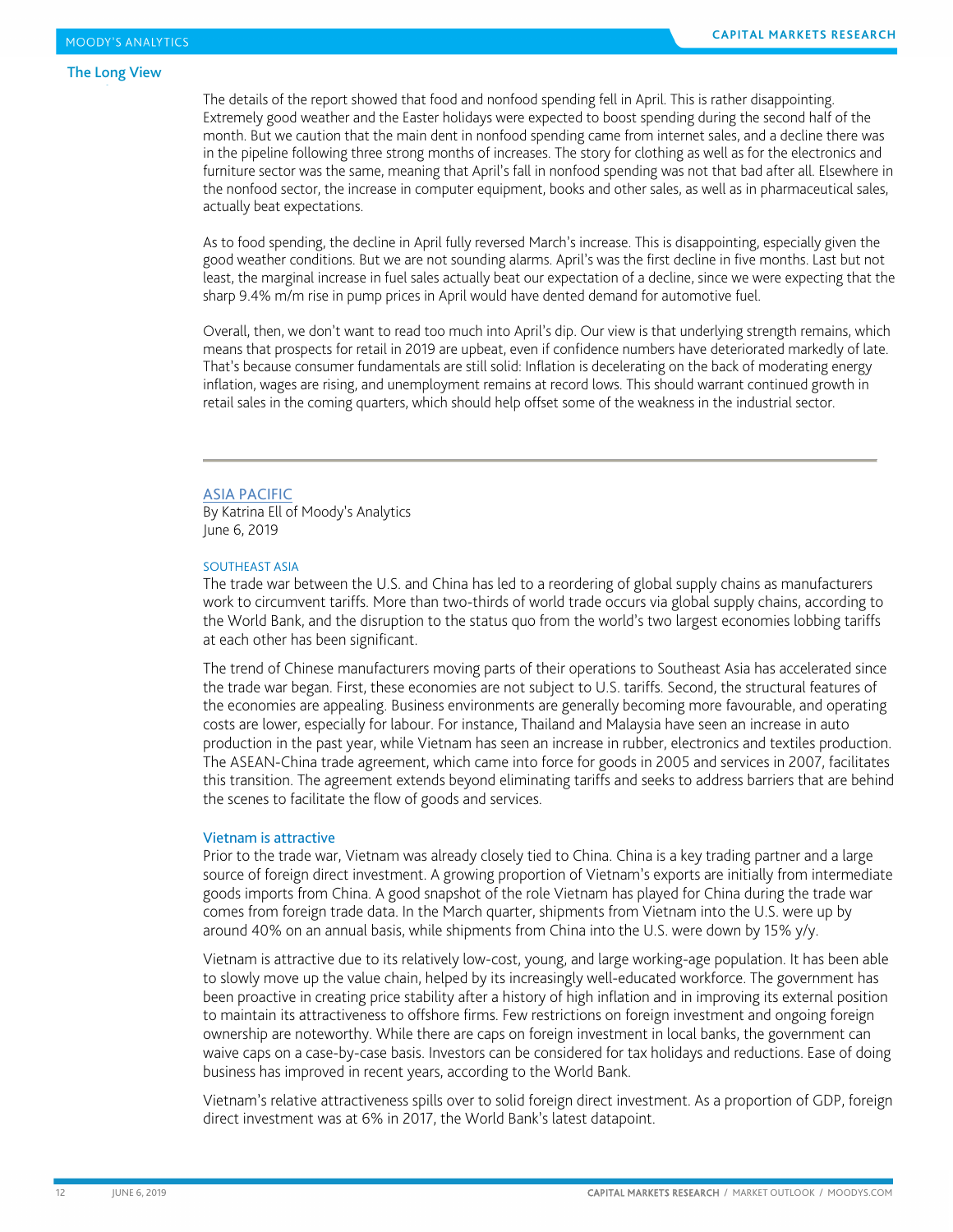#### Cambodia's incentives

Cambodia's foreign direct investment as a proportion of GDP has been larger than Vietnam's in recent years, according to the World Bank. Compared with Vietnam, FDI into Cambodia is in lower-value-added manufacturing, with garment manufacturing and agriculture being large recipients. The services industry, including tourism, is a growing market. Sources of FDI are typically from within Asia, including China, Malaysia and Thailand.

Apart from Cambodia's low operating costs, other key incentives for FDI include few restrictions on foreign ownership of companies and tax incentives such as a corporate tax holiday of up to eight years, a 20% corporate tax rate after the incentive period ends, and duty-free imports of capital goods. Cambodia's attractiveness, particularly to China, during the trade war is increased by the U.S.-Cambodia free trade agreement, effective from 2006. The agreement allows favourable terms with the U.S., including having its exports to the U.S. exempt from tariffs.

Asia's export performance is overwhelmingly travelling in a slower lane this year compared with 2018. This is the case for tech exporters Taiwan, Singapore, South Korea and Japan as well as for commodity producers Indonesia and Malaysia.

#### Export strength

As Vietnam has become a relatively more attractive destination for manufacturers in the region, its overall export performance has remained in expansion in annual terms. Although there has been a slowdown compared with last year, exports were up by 7.5% y/y in April.

Vietnam's tech exports have risen on an annual basis, defying the broader global trend of tech demand waning on the back of weaker consumer demand following an upswing that lasted around three years.

Vietnam's attractiveness as an alternate manufacturing destination has a limit. Vietnam's labour costs are rising, although they remain relatively low compared with others, including China, Malaysia and Thailand. Also, the ability for Vietnam to continue absorbing foreign investment is being constrained by rising land costs.

Meanwhile, pressure on Vietnam's infrastructure is rising with increased bottlenecks. This has included increased travel times due to congestion and energy constraints including for electricity. The government cannot keep pace to increase capacity for ports, transport links and power plants.

#### Fortunes could sour in a tweet

Vietnam has been an attractive alternate destination for manufacturers in China given it is not subject to U.S. tariffs. This could all change in a tweet from President Donald Trump, who has announced other key foreign trade moves on that platform. There is a risk that the U.S. could take action against Vietnam as well. The merchandise trade deficit that the U.S. runs with China has been a particular focus of the Trump administration and the trade deficit with Vietnam has steadily increased, making Vietnam vulnerable to accusations of a one-sided relationship.

There could also be closer scrutiny around the rules of origin, which allow importers to stamp goods as being from a particular country if they are "substantially transformed." In practice this has proven to be problematic. Anecdotes suggest there is much room for standardization and clarity.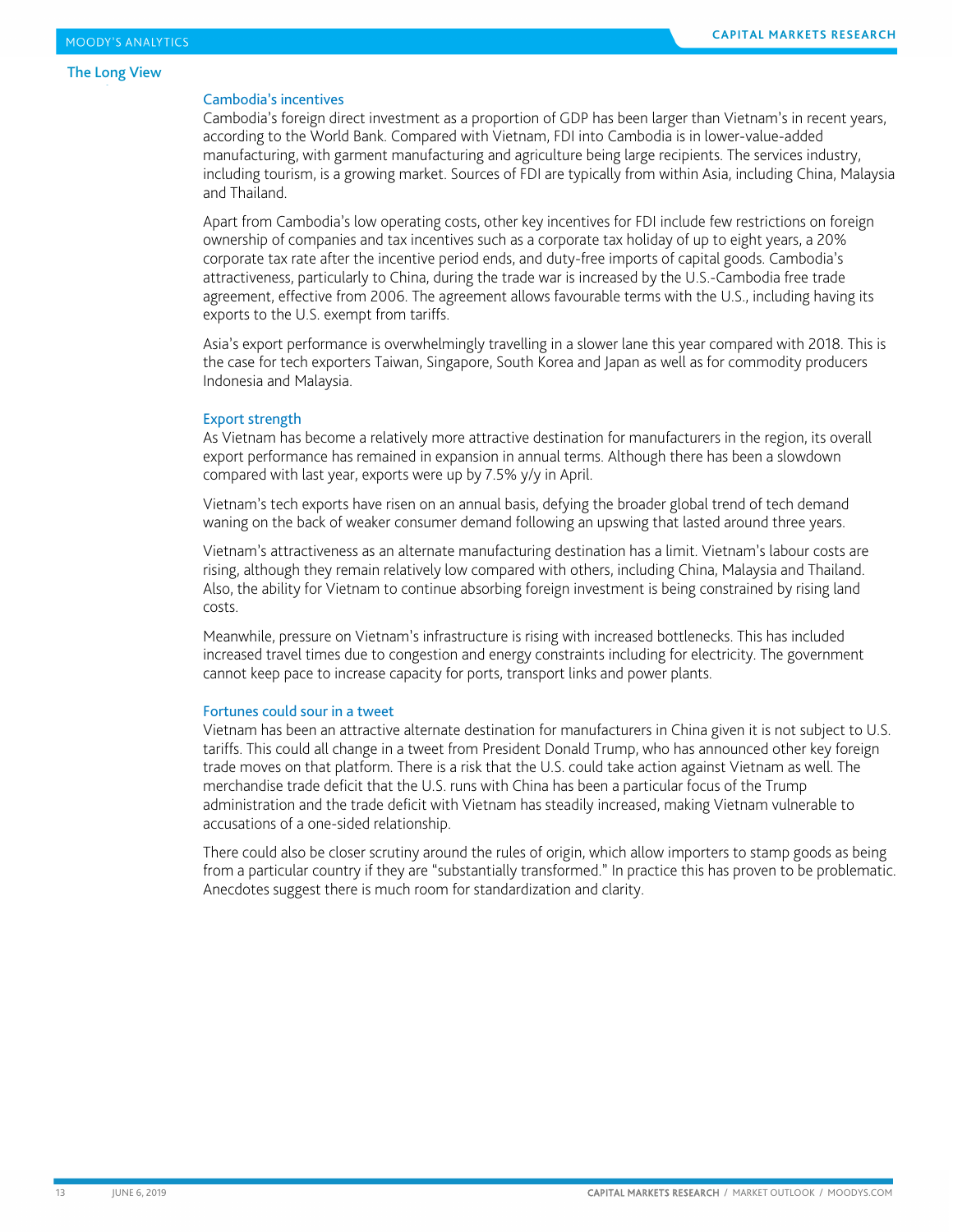### <span id="page-13-0"></span>Ratings Round-Up

# U.S. Downgrades Include Tenneco, Penny

By Michael Ferlez

U.S. rating change activity has returned to recent trend, with downgrades outnumbering upgrades for the week ended June 4. Positive rating changes accounted for 32% of total activity, down from 60% in the previous update. Upgrades were headlined by Avantor Inc. which saw its senior secured debt upgraded threenotches to Ba2 from B2. The U.S. life sciences company also saw its corporate family rating raised to B1 from B3 reflecting the firm's improving financial profile and recent debt repayment. The upgrade impacted \$6 billion in outstanding debt. On the downgrade-side, Tenneco Inc. saw its senior secured credit rate cut to Ba3 from Ba2. The downgrade reflects Moody's Investors Service revised expectations that the firm would face a slower pace of deleveraging and lower than expected financial performance over the near-term. The other notable downgrade last week was made to Penny (J.C.) Company Inc. The U.S. retailer saw its senior secured credit rating cut two notches to B3 affecting \$2.8 billion in debt.

In Europe, rating change activity continued to weaken. Upgrades accounted for only 29% of total activity, down from 56% in the prior update. Additionally, downgrades accounted for 93% of affected debt. The most notable downgrade last week was to Engie SA. The French utility saw its senior unsecured credit rating cut to A3 from A2. The downgrade follows a new French Law that among other measures allows the French government to reduce its stake in Engie SA. The downgrade affected \$27.3 billion in outstanding debt.



FIGURE 1 Rating Changes - US Corporate & Financial Institutions: Favorable as % of Total Actions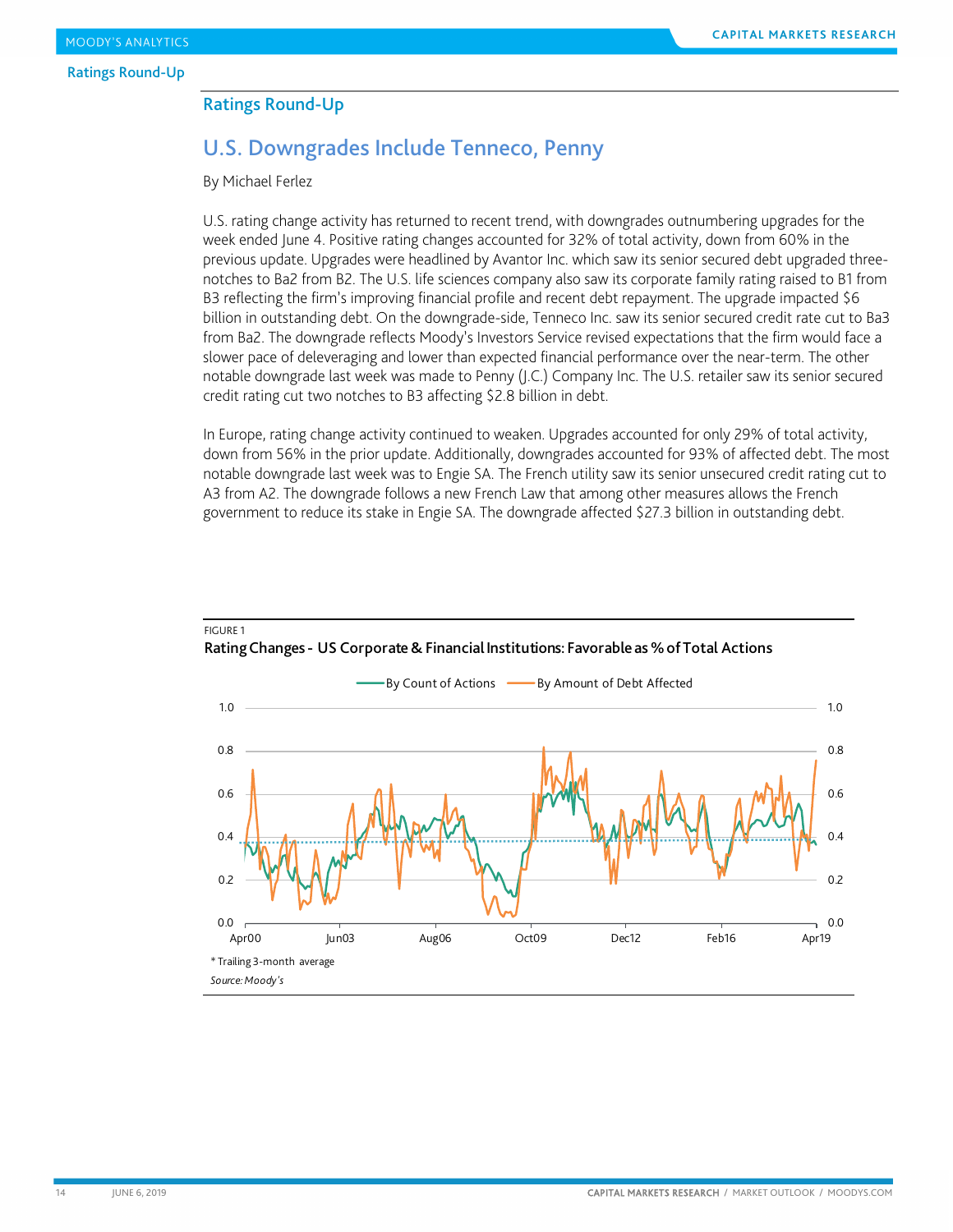| <b>FIGURE 2</b>   |                                     |                |                                     |
|-------------------|-------------------------------------|----------------|-------------------------------------|
| <b>Rating Key</b> |                                     |                |                                     |
| <b>BCF</b>        | Bank Credit Facility Rating         | <b>MM</b>      | Money-Market                        |
| <b>CFR</b>        | <b>Corporate Family Rating</b>      | <b>MTN</b>     | MTN Program Rating                  |
| CP.               | <b>Commercial Paper Rating</b>      | <b>Notes</b>   | <b>Notes</b>                        |
| <b>FSR</b>        | Bank Financial Strength Rating      | <b>PDR</b>     | Probability of Default Rating       |
| IFS.              | Insurance Financial Strength Rating | <b>PS</b>      | Preferred Stock Rating              |
| IR.               | <b>Issuer Rating</b>                | <b>SGLR</b>    | Speculative-Grade Liquidity Rating  |
| <b>IrSub</b>      | Junior Subordinated Rating          | <b>SLTD</b>    | Short- and Long-Term Deposit Rating |
| <b>LGD</b>        | Loss Given Default Rating           | <b>SrSec</b>   | Senior Secured Rating               |
| <b>LTCF</b>       | Long-Term Corporate Family Rating   | <b>SrUnsec</b> | Senior Unsecured Rating             |
| <b>LTD</b>        | Long-Term Deposit Rating            | <b>SrSub</b>   | Senior Subordinated                 |
| LTIR              | Long-Term Issuer Rating             | <b>STD</b>     | Short-Term Deposit Rating           |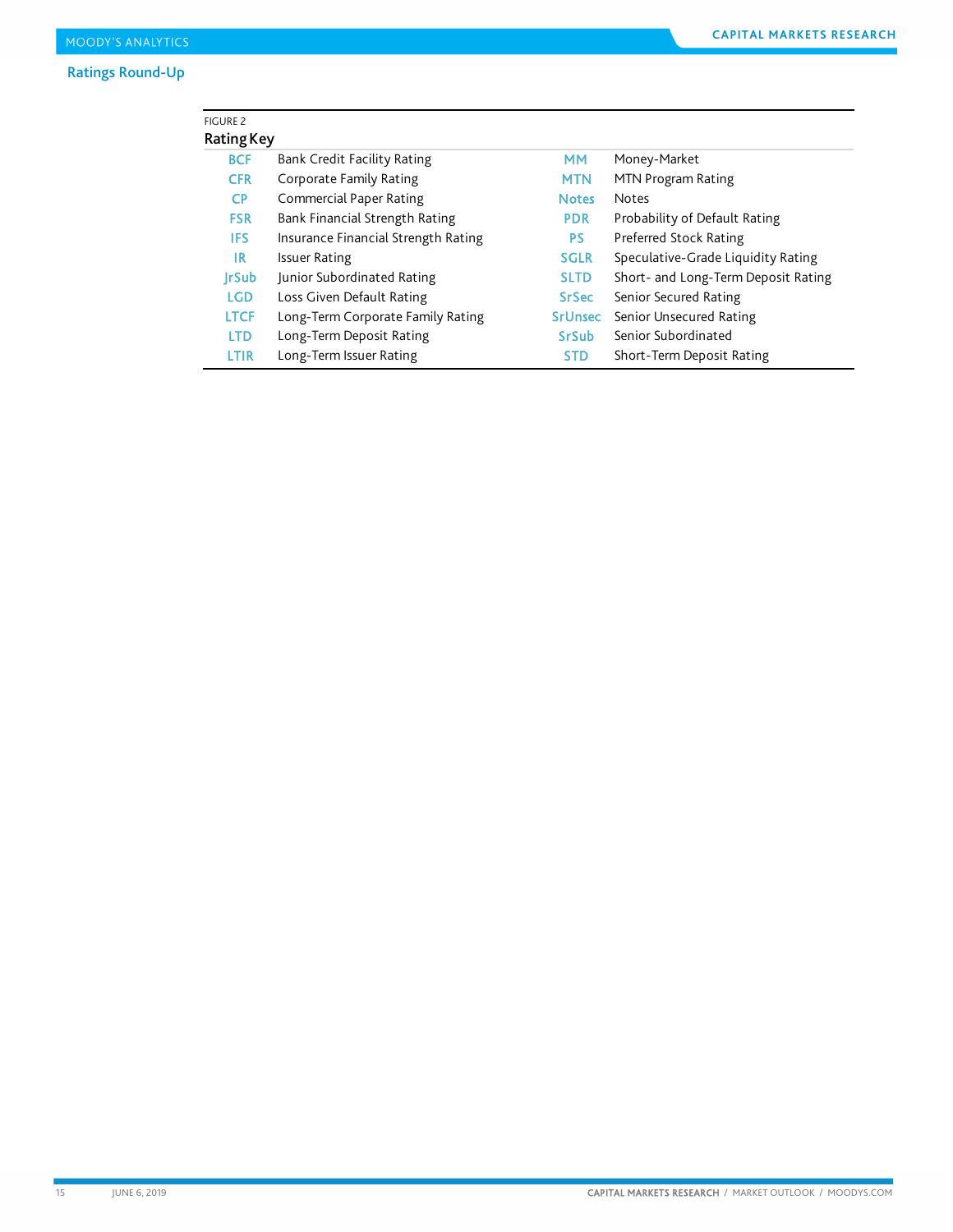# Ratings Round-Up

## FIGURE 3

## Rating Changes: Corporate & Financial Institutions –US

| Date            | Company                                                           | <b>Sector</b> | <b>Rating</b>                       | <b>Amount</b><br>(\$ Million) | Up/<br><b>Down</b> | Old<br><b>LTD</b><br><b>Rating</b> | <b>New</b><br>LTD<br><b>Rating</b> | IG/<br>SG |
|-----------------|-------------------------------------------------------------------|---------------|-------------------------------------|-------------------------------|--------------------|------------------------------------|------------------------------------|-----------|
| 5/29/19         | <b>HALCON RESOURCES</b><br>CORPORATION                            | Industrial    | SrUnsec<br>/LTCFR/PDR               | 625                           | D                  | Caa1                               | Caa3                               | SG        |
|                 | 5/29/19 TPC GROUP INC.                                            | Industrial    | SrSec<br>/LTCFR/PDR                 | 805                           | U                  | B3                                 | B <sub>2</sub>                     | SG        |
|                 | 5/29/19 DI PURCHASER, INC.                                        | Industrial    | SrSec/BCF<br>/LTCFR/PDR             |                               | U                  | Caa <sub>3</sub>                   | Caa1                               | SG        |
|                 | 5/30/19   EFFERIES FINANCIAL GROUP                                | Financial     | SrUnsec                             | 1,000                         | U                  | Ba1                                | Baa3                               | SG        |
|                 | 5/30/19 DXP ENTERPRISES INC                                       | Industrial    | SrSec/BCF<br>/LTCFR/PDR             |                               | U                  | B3                                 | B <sub>2</sub>                     | SG        |
|                 | CROSBY WORLDWIDE LTD.<br>5/30/19 - CROSBY US ACQUISITION<br>CORP. | Industrial    | SrSec/BCF<br>/LTCFR/PDR             |                               | U                  | Caa3                               | Caa2                               | SG        |
|                 | 5/30/19 OUTERSTUFF LLC                                            | Industrial    | SrSec/BCF<br>/LTCFR/PDR             |                               | D                  | B <sub>2</sub>                     | B <sub>3</sub>                     | SG        |
|                 | 5/30/19 TAPSTONE ENERGY, LLC                                      | Industrial    | LTCFR/PDR                           |                               | D                  | B3                                 | Caa1                               | SG        |
| 5/30/19         | PROJECT ACCELERATE<br>PARENT, LLC                                 | Industrial    | SrSec/BCF                           |                               | D                  | B <sub>2</sub>                     | B <sub>3</sub>                     | SG        |
|                 | 5/30/19 BRAZOS DELAWARE II, LLC                                   | Industrial    | SrSec/BCF<br>/LTCFR/PDR             |                               | D                  | B <sub>2</sub>                     | B <sub>3</sub>                     | SG        |
|                 | 5/30/19 BCP RAPTOR II, LLC                                        | Industrial    | SrSec/BCF<br>/LTCFR/PDR             |                               | D                  | B <sub>2</sub>                     | B <sub>3</sub>                     | SG        |
|                 | 5/30/19 MAXAR TECHNOLOGIES INC.                                   | Industrial    | SrSec/BCF<br>/LTCFR/PDR             |                               | D                  | <b>B1</b>                          | B <sub>2</sub>                     | SG        |
|                 | OGE ENERGY CORP.-<br>5/31/19 OKLAHOMA GAS & ELECTRIC<br>COMPANY   | Utility       | SrUnsec/BCF<br>/LTIR/CP             | 2,785                         | D                  | A <sub>2</sub>                     | A <sub>3</sub>                     | IG        |
| 5/31/19         | PENNEY (J.C.) COMPANY,<br>INC.                                    | Industrial    | SrSec/SrUnsec/BCF<br>/LTCFR/PDR/MTN | 2,793                         | D                  | <b>B1</b>                          | B <sub>3</sub>                     | SG        |
|                 | 5/31/19 AVANTOR, INC.                                             | Industrial    | SrSec/SrUnsec/BCF<br>/LTCFR/PDR     | 6,114                         | U                  | B <sub>2</sub>                     | Ba2                                | SG        |
|                 | 5/31/19 WEST CORPORATION                                          | Industrial    | SrUnsec/SrSec/BCF<br>/LTCFR/PDR     | 1,161                         | D                  | B3                                 | Caa1                               | SG        |
| 6/3/19          | TENNECO INC.                                                      | Industrial    | SrSec/SrUnsec<br>/BCF/LTCFR/PDR     | 3,099                         | D                  | Ba2                                | Ba3                                | SG        |
| 6/3/19          | <b>EXELON CORPORATION</b><br>-ATLANTIC CITY ELECTRIC<br>COMPANY   | Utility       | LTIR                                | 820                           | U                  | Baa2                               | Baa1                               | IG        |
| 6/3/19          | <b>JONAH ENERGY LLC</b>                                           | Industrial    | SrUnsec<br>/LTCFR/PDR               | 600                           | D                  | B3                                 | Caa2                               | SG        |
| 6/3/19          | MULTI-COLOR<br>CORPORATION                                        | Industrial    | LTCFR/PDR                           |                               | D                  | Ba3                                | B <sub>3</sub>                     | SG        |
| 6/3/19          | CLUBCORP HOLDINGS, INC.                                           | Industrial    | SrUnsec/SrSec<br>/BCF/LTCFR/PDR     | 425                           | D                  | Caa1                               | Caa2                               | SG        |
| 6/4/19          | COMPUWARE HOLDINGS,<br>LLC-COMPUWARE<br>CORPORATION               | Industrial    | SrSec/BCF<br>/LTCFR/PDR             |                               | D                  | <b>B1</b>                          | B <sub>2</sub>                     | SG        |
| Source: Moody's |                                                                   |               |                                     |                               |                    |                                    |                                    |           |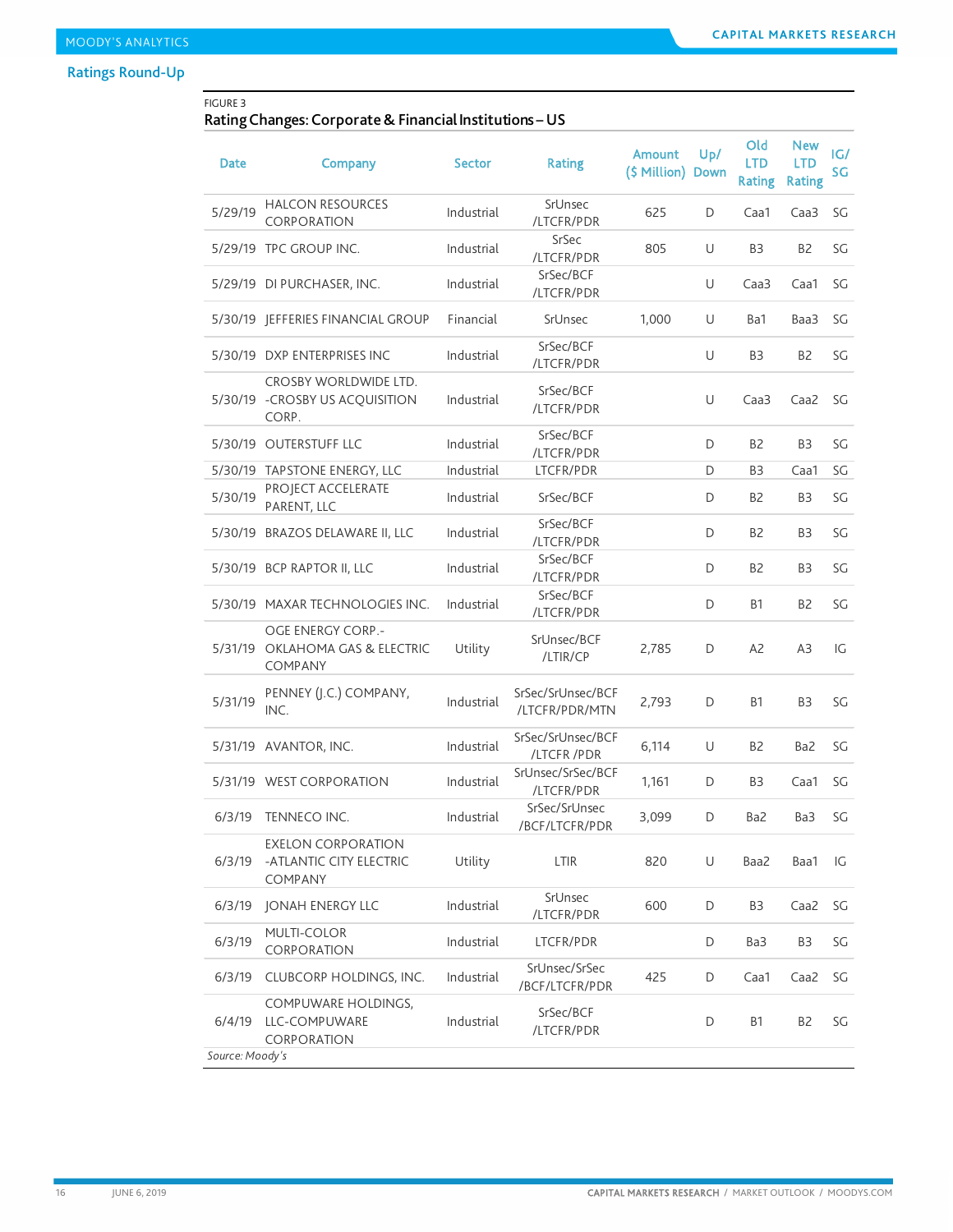## FIGURE 4

# Rating Changes: Corporate & Financial Institutions – Europe

| <b>Date</b>     | Company                                                                                 | <b>Sector</b> | <b>Rating</b>                      | Amount<br>(\$ Million) Down | Up/    | Old<br><b>LTD</b><br><b>Rating Rating</b> | <b>New</b><br><b>LTD</b> | IG/<br>SG | <b>Country</b>  |
|-----------------|-----------------------------------------------------------------------------------------|---------------|------------------------------------|-----------------------------|--------|-------------------------------------------|--------------------------|-----------|-----------------|
| 5/29/19         | <b>BANCO SANTANDER</b><br>S.A. (SPAIN) -PSA<br><b>BANOUE FRANCE</b>                     | Financial     | SrUnsec/LTIR<br>/LTD/MTN           | 2,229                       | U      | Baa1                                      | A3                       | IG        | <b>FRANCE</b>   |
| 5/31/19         | <b>CASINO GUICHARD</b><br>-PERRACHON SA                                                 | Industrial    | SrUnsec/LTCFR<br>/Sub/PDR/MTN      | 7,533                       | D      | Ba3                                       | <b>B1</b>                | SG        | <b>FRANCE</b>   |
| 6/3/19          | <b>BANCO SANTANDER</b><br>S.A. (SPAIN)-<br><b>SANTANDER BANK</b><br>POLSKA S.A.         | Financial     | SrUnsec/STD<br>/LTD/MTN            | 557                         | $\cup$ | Baa1                                      | A <sub>3</sub>           | IG        | <b>POLAND</b>   |
| 6/3/19          | <b>COLOUROZ MIDCO</b>                                                                   | Industrial    | SrSec/BCF<br>/LTCFR/PDR            |                             | D      | B <sub>3</sub>                            | Caa1                     |           | SG LUXEMBOURG   |
| 6/3/19          | <b>ARMACELL HOLDCO</b><br>LUXEMBOURG S.A.R.L.<br>-ARMACELL BIDCO<br>LUXEMBOURG S.A.R.L. | Industrial    | SrSec/BCF                          |                             | D      | B <sub>2</sub>                            | B <sub>3</sub>           |           | SG LUXEMBOURG   |
| 6/4/19          | <b>ENGIE SA</b>                                                                         | Utility       | SrUnsec/STIR/LTIR/<br>IrSub/MTN/CP | 27,300                      | D      | A <sub>2</sub>                            | A3                       | IG        | <b>FRANCE</b>   |
| 6/4/19          | <b>FIRST INVESTMENT</b><br><b>BANK AD</b>                                               | Financial     | <b>LTD</b>                         |                             | D      | <b>B1</b>                                 | B <sub>2</sub>           | SG        | <b>BULGARIA</b> |
| Source: Moody's |                                                                                         |               |                                    |                             |        |                                           |                          |           |                 |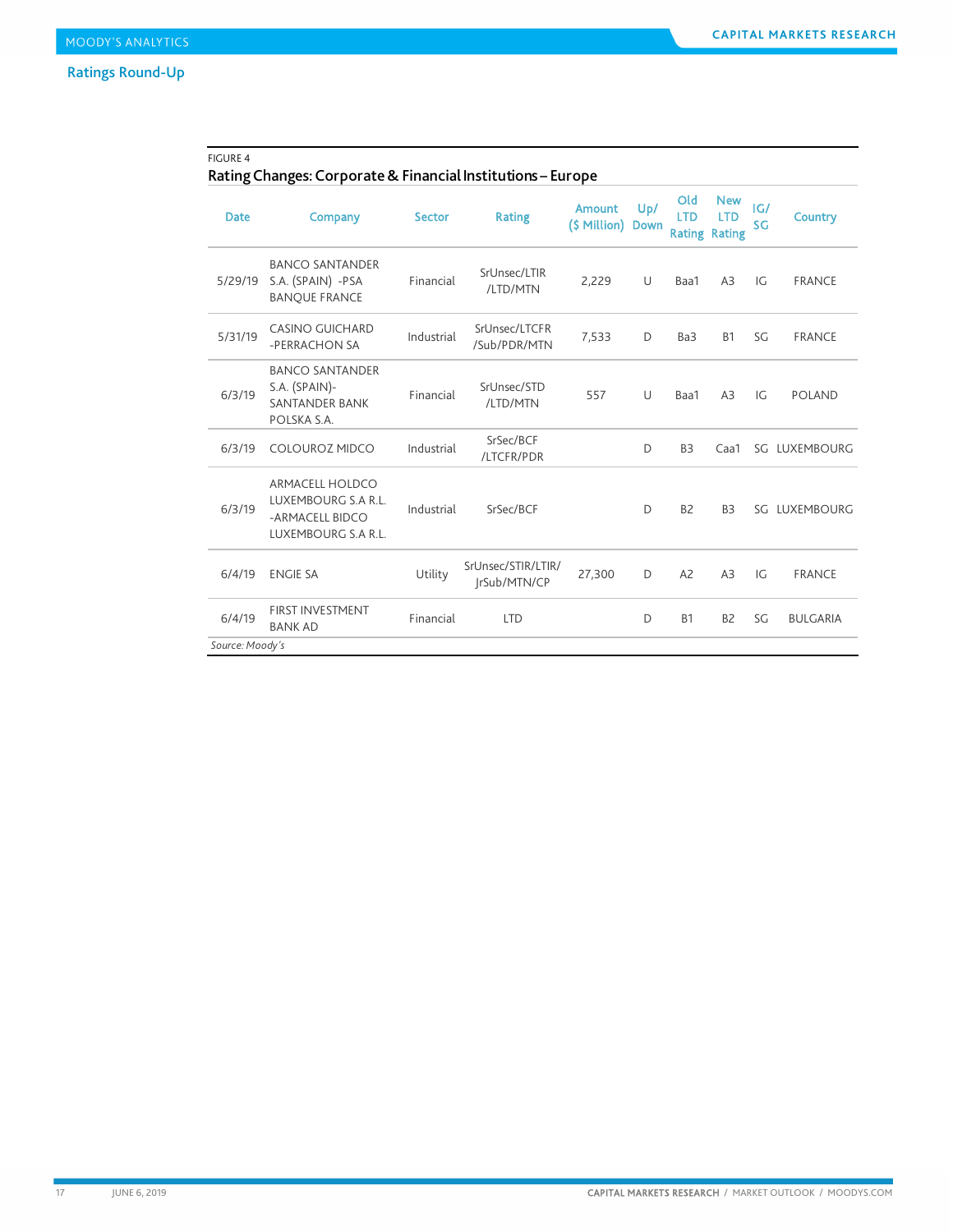#### Market Data

# <span id="page-17-0"></span>Market Data

# Spreads



0 400 800  $-1,200$  $-1,600$  $-2,000$ 0 400 800 1,200 1,600 2,000 2003 2004 2005 2006 2007 2008 2009 2010 2011 2012 2013 2014 2015 2016 2017 2018 2019 Spread (bp) Spread (bp) Ba2 B2 Caa-C<br>Spread (bp) *Source: Moody's*

#### Figure 2: 5-Year Median Spreads-Global Data (High Yield)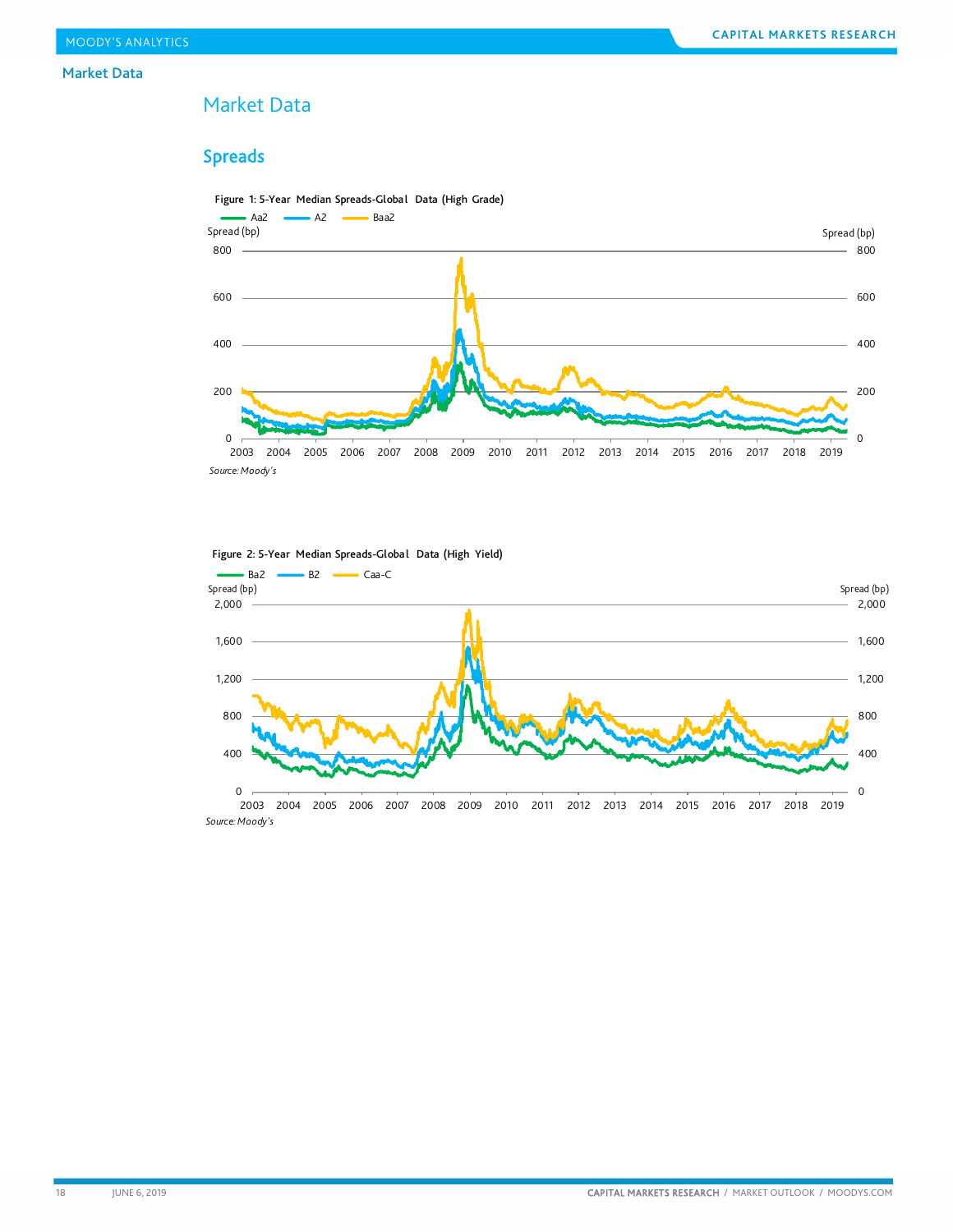# CDS Movers

*Source: Moody's, CMA*

#### Figure 3. CDS Movers - US (May 29, 2019 – June 5, 2019)

| <b>CDS Implied Rating Rises</b>               | <b>CDS Implied Ratings</b> |                 |                       |                    |
|-----------------------------------------------|----------------------------|-----------------|-----------------------|--------------------|
| <b>Issuer</b>                                 | Jun. $5$                   | <b>May. 29</b>  | <b>Senior Ratings</b> |                    |
| JPMorgan Chase Bank, N.A.                     | Aa3                        | A2              | Aa2                   |                    |
| JPMorgan Chase & Co.                          | A <sub>2</sub>             | A3              | A2                    |                    |
| <b>Comcast Corporation</b>                    | A2                         | A3              | A <sub>3</sub>        |                    |
| Citibank, N.A.                                | Baa2                       | Baa3            | Aa3                   |                    |
| <b>CVS Health</b>                             | Baa2                       | Baa3            | Baa2                  |                    |
| McDonald's Corporation                        | Aa1                        | Aa2             | Baa1                  |                    |
| HCA Inc.                                      | Ba1                        | Ba <sub>2</sub> | Ba <sub>2</sub>       |                    |
| Altria Group Inc.                             | Baa1                       | Baa2            | A <sub>3</sub>        |                    |
| United Parcel Service, Inc.                   | A1                         | A <sub>2</sub>  | A1                    |                    |
| Lowe's Companies, Inc.                        | A2                         | A <sub>3</sub>  | Baa1                  |                    |
|                                               |                            |                 |                       |                    |
| <b>CDS Implied Rating Declines</b>            | <b>CDS Implied Ratings</b> |                 |                       |                    |
| <b>Issuer</b>                                 | $\mu$ n. 5                 | <b>May. 29</b>  | <b>Senior Ratings</b> |                    |
| Toyota Motor Credit Corporation               | A1                         | Aa2             | Aa3                   |                    |
| Burlington Resources, Inc.                    | A1                         | Aa2             | A3                    |                    |
| McClatchy Company (The)                       | Ca                         | Caa2            | Caa2                  |                    |
| Oracle Corporation                            | Aa3                        | Aa2             | A1                    |                    |
| United Technologies Corporation               | A3                         | A <sub>2</sub>  | Baa1                  |                    |
| Amazon.com, Inc.                              | Aa3                        | Aa2             | A3                    |                    |
| Williams Companies, Inc. (The)                | Baa3                       | Baa2            | Baa3                  |                    |
| Roche Holdings Inc.                           | Aa1                        | Aaa             | Aa3                   |                    |
| Consolidated Edison Company of New York, Inc. | A3                         | A2              | A3                    |                    |
| Kinder Morgan, Inc.                           | Baa3                       | Baa2            | Baa2                  |                    |
| <b>CDS Spread Increases</b>                   |                            |                 | <b>CDS Spreads</b>    |                    |
| <b>Issuer</b>                                 | <b>Senior Ratings</b>      | Jun. 5          | May. 29               | <b>Spread Diff</b> |
| Neiman Marcus Group LTD LLC                   | Ca                         | 3,056           | 2,831                 | 225                |
| Chesapeake Energy Corporation                 | B <sub>2</sub>             | 851             | 762                   | 89                 |
| Pitney Bowes Inc.                             | Ba2                        | 578             | 494                   | 84                 |
| K. Hovnanian Enterprises, Inc.                | Caa <sub>3</sub>           | 2,144           | 2,091                 | 53                 |
| McClatchy Company (The)                       | Caa2                       | 977             | 934                   | 43                 |
| Frontier Communications Corporation           | Caa1                       | 2,452           | 2,411                 | 41                 |
| United States Steel Corporation               | B <sub>2</sub>             | 660             | 628                   | 32                 |
| Hertz Corporation (The)                       | B <sub>3</sub>             | 699             | 670                   | 28                 |
| Staples, Inc.                                 | B <sub>3</sub>             | 670             | 647                   | 23                 |
| Rite Aid Corporation                          | Caa2                       | 1,774           | 1,753                 | 21                 |
|                                               |                            |                 |                       |                    |
| <b>CDS Spread Decreases</b>                   |                            |                 | <b>CDS Spreads</b>    |                    |
| <b>Issuer</b>                                 | <b>Senior Ratings</b>      | Jun. 5          | <b>May. 29</b>        | <b>Spread Diff</b> |
| Weatherford International, LLC (Delaware)     | Ca                         | 5,837           | 20,279                | $-14,442$          |
| Penney (J.C.) Corporation, Inc.               | Caa3                       | 4,649           | 4,775                 | $-126$             |
| Office Depot, Inc.                            | B <sub>3</sub>             | 430             | 514                   | $-84$              |
| Lexmark International, Inc.                   | Caa3                       | 719             | 789                   | $-70$              |
| AK Steel Corporation                          | B <sub>3</sub>             | 1,056           | 1,114                 | $-57$              |
| Dean Foods Company                            | Caa2                       | 2,339           | 2,385                 | -47                |
| Dish DBS Corporation                          | B1                         | 531             | 573                   | -43                |
| Beazer Homes USA, Inc.                        | B <sub>3</sub>             | 502             | 537                   | $-35$              |
| Interval Acquisition Corp                     | <b>B1</b>                  | 256             | 288                   | $-33$              |

Sprint Communications, Inc. B3 301 322 -21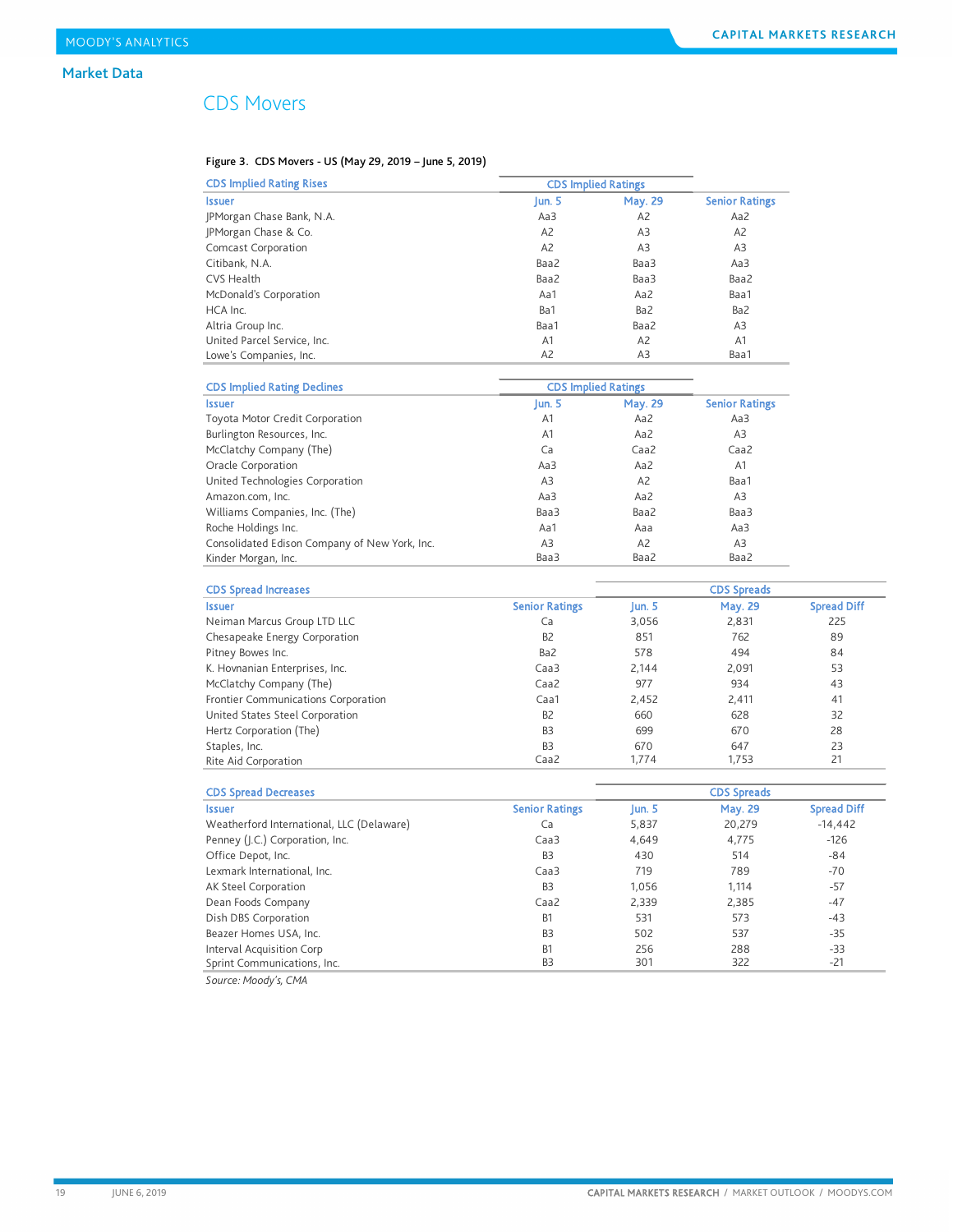### Market Data

#### Figure 4. CDS Movers - Europe (May 29, 2019 – June 5, 2019)

| <b>CDS Implied Rating Rises</b>       |                | <b>CDS Implied Ratings</b> |                       |  |
|---------------------------------------|----------------|----------------------------|-----------------------|--|
| <b>Issuer</b>                         | un.5           | <b>May. 29</b>             | <b>Senior Ratings</b> |  |
| NatWest Markets N.V.                  | Aa2            | A1                         | Baa2                  |  |
| Spain, Government of                  | A <sub>2</sub> | A3                         | Baa1                  |  |
| Barclays Bank PLC                     | Baa1           | Baa2                       | A2                    |  |
| Societe Generale                      | Aa3            | A <sub>1</sub>             | A1                    |  |
| Barclays PLC                          | Baa3           | Ba1                        | Baa3                  |  |
| <b>BNP Paribas</b>                    | Aa2            | Aa3                        | Aa3                   |  |
| Lloyds Bank plc                       | A <sub>2</sub> | A3                         | Aa3                   |  |
| Banco Bilbao Vizcaya Argentaria, S.A. | Baa1           | Baa2                       | A <sub>3</sub>        |  |
| <b>HSBC Holdings plc</b>              | A <sub>3</sub> | Baa1                       | A <sub>2</sub>        |  |
| Banco Santander S.A. (Spain)          | Aa3            | A1                         | A <sub>2</sub>        |  |

| <b>CDS Implied Rating Declines</b> | <b>CDS Implied Ratings</b> |                |                       |
|------------------------------------|----------------------------|----------------|-----------------------|
| <b>Issuer</b>                      | Jun. $5$                   | May. 29        | <b>Senior Ratings</b> |
| CMA CGM S.A.                       | C                          | Caa2           | B <sub>3</sub>        |
| Nationwide Building Society        | Baa1                       | A <sub>3</sub> | Aa3                   |
| Bankinter, S.A.                    | Baa1                       | A3             | Baa2                  |
| ENEL S.p.A.                        | Baa3                       | Baa2           | Baa2                  |
| Unione di Banche Italiane S.p.A.   | Ba3                        | Ba2            | Baa3                  |
| Eni S.p.A.                         | Baa1                       | A <sub>3</sub> | Baa1                  |
| CNH Industrial N.V.                | Ba1                        | Baa3           | Baa3                  |
| Deutsche Post AG                   | Aa2                        | Aa1            | A3                    |
| Vivendi SA                         | A <sub>2</sub>             | A1             | Baa2                  |
| Swisscom AG                        | Aa3                        | Aa2            | A2                    |

| <b>CDS Spread Increases</b>     |                       | <b>CDS Spreads</b> |                |                    |
|---------------------------------|-----------------------|--------------------|----------------|--------------------|
| <b>Issuer</b>                   | <b>Senior Ratings</b> | $\lfloor$ un. 5    | <b>May. 29</b> | <b>Spread Diff</b> |
| Pizza Express Financing 1 plc   | Caa <sub>2</sub>      | 3,843              | 3,339          | 505                |
| CMA CGM S.A.                    | B <sub>3</sub>        | 1,174              | 864            | 309                |
| Boparan Finance plc             | Caa1                  | 2.703              | 2,653          | 50                 |
| Casino Guichard-Perrachon SA    | B <sub>1</sub>        | 626                | 581            | 45                 |
| Iceland Bondco plc              | Caa <sub>2</sub>      | 403                | 379            | 24                 |
| Altice Finco S.A.               | Caa1                  | 436                | 422            | 14                 |
| Matalan Finance plc             | Caa1                  | 650                | 639            | 11                 |
| Stena AB                        | B <sub>3</sub>        | 585                | 575            | 10                 |
| Bankinter, S.A.                 | Baa2                  | 62                 | 55             | 8                  |
| Banco Comercial Portugues, S.A. | Ba2                   | 158                | 150            | 8                  |

| <b>CDS Spread Decreases</b>          |                       |                  | <b>CDS Spreads</b> |                    |
|--------------------------------------|-----------------------|------------------|--------------------|--------------------|
| <b>Issuer</b>                        | <b>Senior Ratings</b> | $\mathsf{Iun.}5$ | <b>May. 29</b>     | <b>Spread Diff</b> |
| Galapagos Holding S.A.               | Caa <sub>3</sub>      | 5,221            | 8,304              | $-3.083$           |
| Vue International Bidco plc          | B <sub>3</sub>        | 281              | 425                | $-145$             |
| Eksportfinans ASA                    | Baa1                  | 495              | 529                | $-35$              |
| Virgin Media Finance PLC             | B <sub>2</sub>        | 136              | 164                | $-29$              |
| Jaguar Land Rover Automotive Plc     | Ba3                   | 563              | 580                | $-18$              |
| The Royal Bank of Scotland Group plc | Baa2                  | 108              | 125                | $-17$              |
| Telecom Italia S.p.A.                | Ba1                   | 254              | 271                | $-17$              |
| Barclays PLC                         | Baa3                  | 106              | 122                | $-16$              |
| NatWest Markets Plc                  | Baa2                  | 91               | 107                | $-16$              |
| Greece, Government of                | <b>B1</b>             | 282              | 297                | $-15$              |

*Source: Moody's, CMA*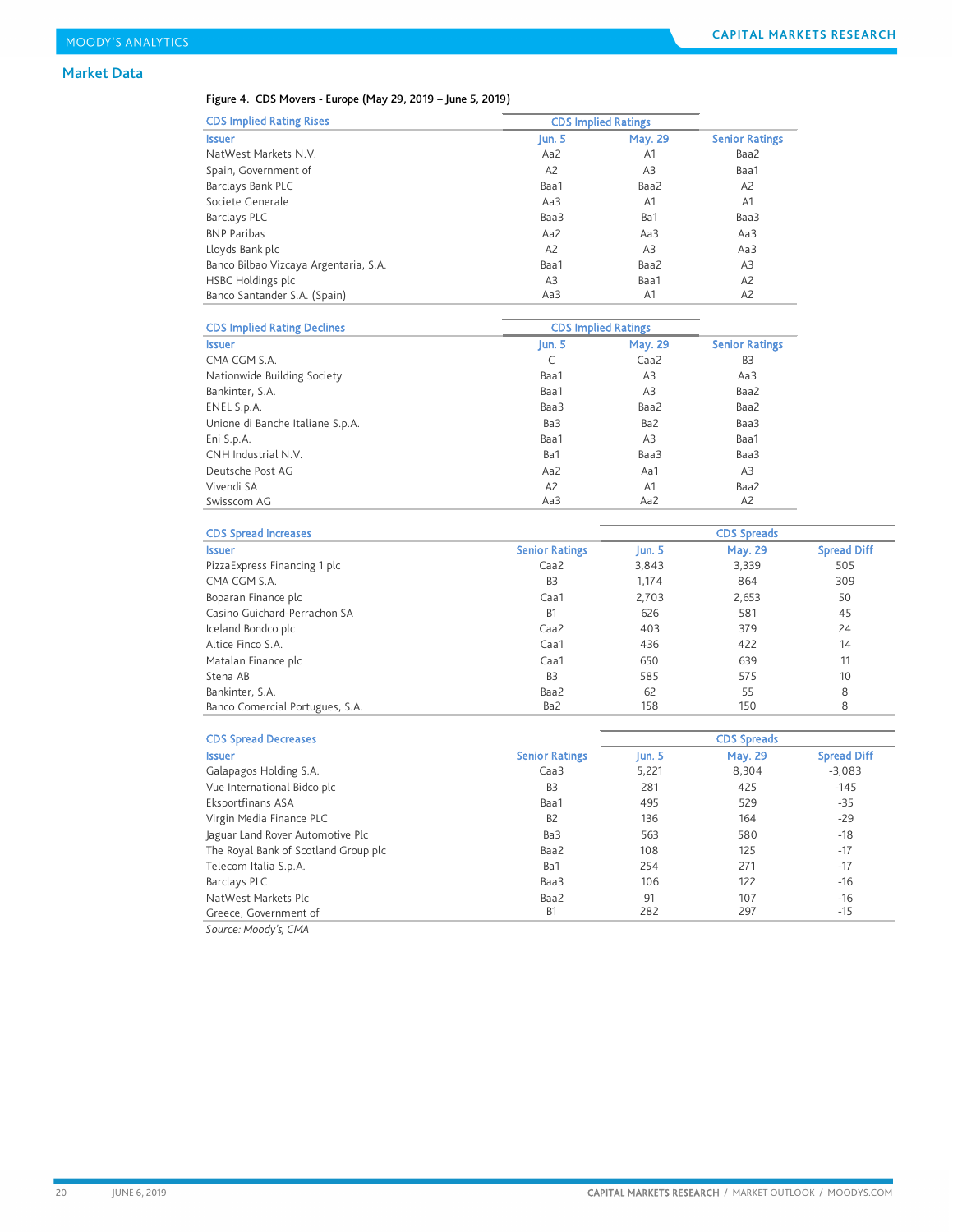## Issuance



Figure 5. Market Cumulative Issuance - Corporate & Financial Institutions: USD Denominated

Figure 6. Market Cumulative Issuance - Corporate & Financial Institutions: Euro Denominated

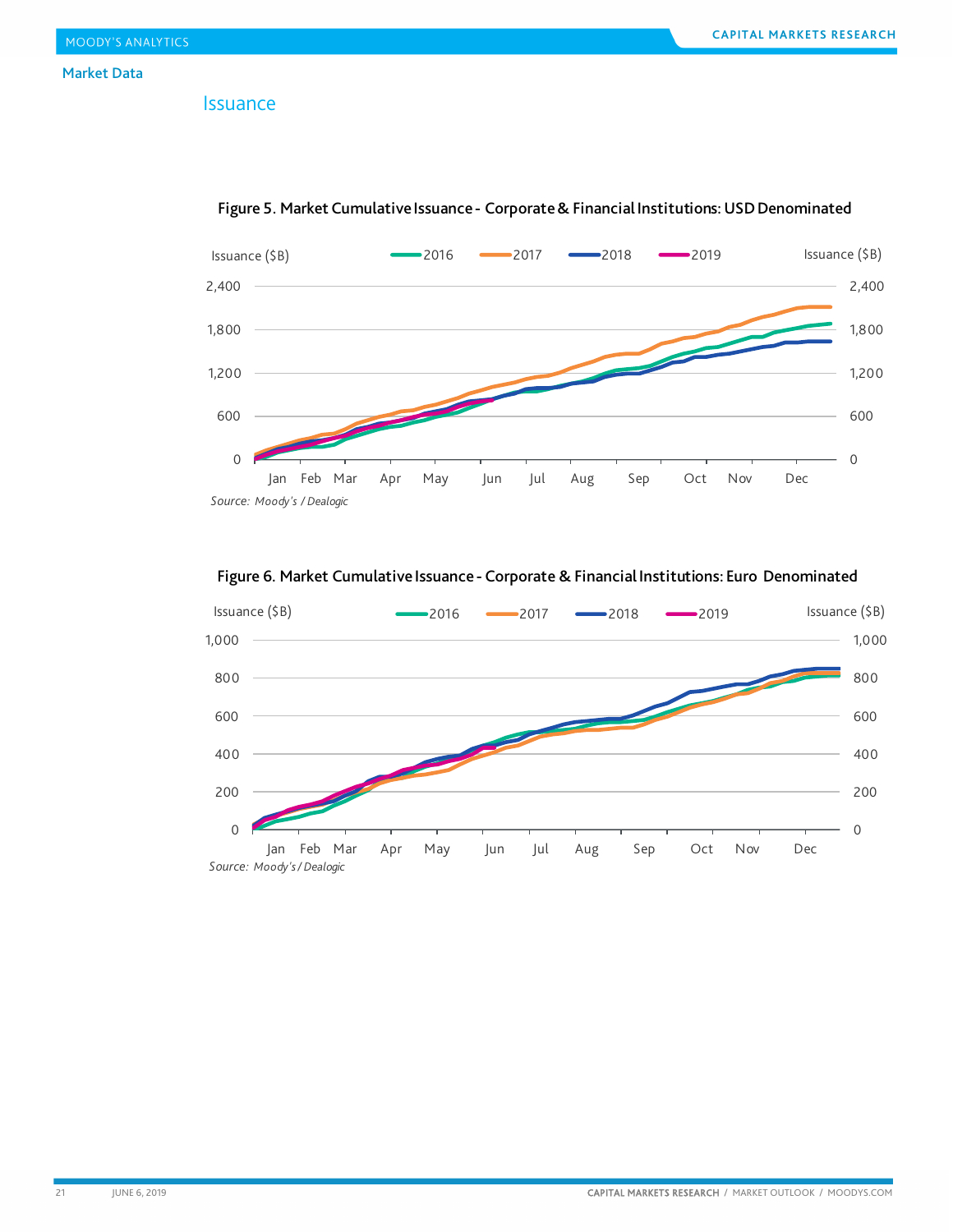### Market Data

# Figure 7. Issuance: Corporate & Financial Institutions

|              |                  | <b>USD Denominated</b>  |               |
|--------------|------------------|-------------------------|---------------|
|              | Investment-Grade | High-Yield              | $Total*$      |
|              | Amount<br>\$B    | Amount<br>\$Β           | Amount<br>\$B |
| Weekly       | 8.462            | 2.875                   | 11.969        |
| Year-to-Date | 604.191          | 177.632                 | 817.051       |
|              |                  | <b>Euro Denominated</b> |               |
|              | Investment-Grade | High-Yield              | Total*        |

|              | 1117011101111 | <b>ILIELE LICIU</b> | i vtat  |
|--------------|---------------|---------------------|---------|
|              | Amount        | Amount              | Amount  |
|              | SΒ            | ŚΒ                  | \$B     |
| Weekly       | 3.188         | 0.000               | 3.188   |
| Year-to-Date | 384.215       | 41.206              | 434.879 |

\* Difference represents issuance with pending ratings.

*Source: Moody's/ Dealogic*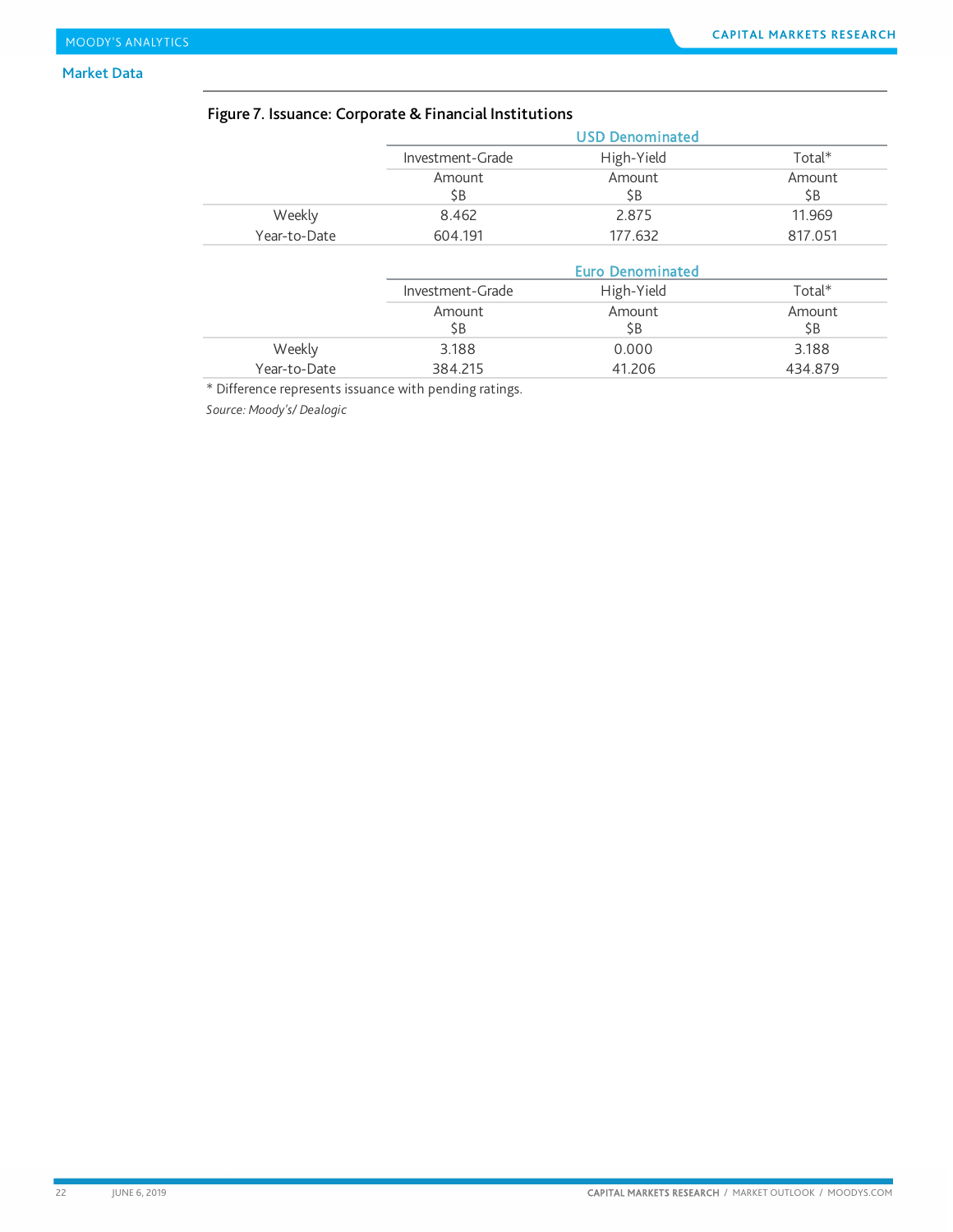#### <span id="page-22-0"></span>Moody's Capital Markets Research recent publications

[Extended Yield Curve Inversion Would Presage Wide Spreads and Many Defaults \(Capital Markets Research\)](https://www.moodys.com/researchdocumentcontentpage.aspx?docid=PBC_1178534) [Business Debt's Mild Rise Differs Drastically from 2002-2007's Mortgage Surge \(Capital Markets Research\)](https://www.moodys.com/researchdocumentcontentpage.aspx?docid=PBC_1177595) [Earnings Slump Would Unmask Dangers of High Leverage \(Capital Markets Research\)](https://www.moodys.com/researchdocumentcontentpage.aspx?docid=PBC_1176391) Credit May Again Outshine Equities at Divining [Markets' Near-Term Path \(Capital Markets Research\)](https://www.moodys.com/researchdocumentcontentpage.aspx?docid=PBC_1175285) [Not Even the Great Depression Could Push the Baa Default Rate Above 2% \(Capital Markets Research\)](https://www.moodys.com/researchdocumentcontentpage.aspx?docid=PBC_1173923) Benign Default [Outlook Implies Profits Will Outrun Corporate Debt \(Capital Markets Research\)](https://www.moodys.com/researchdocumentcontentpage.aspx?docid=PBC_1172818) [Upside Risks to the U.S. Economy](https://www.moodys.com/researchdocumentcontentpage.aspx?docid=PBC_1171919) (Capital Markets Research) [Outstandings and Rating Changes Supply Radically Different Default Outlooks \(Capital Markets Research\)](https://www.moodys.com/researchdocumentcontentpage.aspx?docid=PBC_1170901) [High Leverage Offset by Ample Coverage of Net Interest Expense \(Capital Markets Research\)](https://www.moodys.com/researchdocumentcontentpage.aspx?docid=PBC_1169577) [Subdued Outlook for Revenues and Profits Portend Lower](https://www.moodys.com/researchdocumentcontentpage.aspx?docid=PBC_1168152) Interest Rates (Capital Markets Research) [Fed Will Cut Rates If 10-Year Yield Breaks Under 2.4% \(Capital Markets Research\)](https://www.moodys.com/researchdocumentcontentpage.aspx?docid=PBC_1166916) [Riskier Outlook May Slow Corporate Debt Growth in 2019 \(Capital Markets Research\)](https://www.moodys.com/researchdocumentcontentpage.aspx?docid=PBC_1165739) [Replay of Late 1998's Drop by Interest Rates May Materialize \(Capital Markets Research\)](https://www.moodys.com/researchdocumentcontentpage.aspx?docid=PBC_1165037) [High-Yield Might Yet Be Challenged by a Worsened Business Outlook \(Capital Markets Research\)](https://www.moodys.com/researchdocumentcontentpage.aspx?docid=PBC_1163050) [Default Outlook Again Defies Unmatched Ratio of Corporate Debt to GDP \(Capital Markets Research\)](https://www.moodys.com/researchdocumentcontentpage.aspx?docid=PBC_1162191) [Equity Analysts' Confidence Contrasts with Economists' Skepticism](https://www.moodys.com/researchdocumentcontentpage.aspx?docid=PBC_1161112)  [Fed's Pause May Refresh a Tiring Economic Recovery \(Capital Markets Research\)](https://www.moodys.com/researchdocumentcontentpage.aspx?docid=PBC_1159895) [Rising Default Rate May be Difficult to Cap \(Capital Markets Research\)](https://www.moodys.com/researchdocumentcontentpage.aspx?docid=PBC_1159093) Baa-Grade [Credits Dominate U.S. Investment-Grade Rating Revisions \(Capital Markets Research\)](https://www.moodys.com/researchdocumentcontentpage.aspx?docid=PBC_1158342) [Upper-Tier Ba Rating Comprises Nearly Half of Outstanding High-Yield Bonds \(Capital Markets Research\)](https://www.moodys.com/researchdocumentcontentpage.aspx?docid=PBC_1157448) [Stabilization of Equities and Corporates Requires Treasury Bond Rally \(Capital Markets Research\)](https://www.moodys.com/researchdocumentcontentpage.aspx?docid=PBC_1156465) [High Leverage Will Help Set Benchmark Interest Rates \(Capital Markets Research\)](https://www.moodys.com/researchdocumentcontentpage.aspx?docid=PBC_1155649) [Medium-Grade's Worry Differs from High-Yield's Complacency \(Capital Markets Research\)](https://www.moodys.com/researchdocumentcontentpage.aspx?docid=PBC_1154502) [Slower Growth amid High Leverage Lessens Upside for Interest Rates \(Capital Markets Research\)](https://www.moodys.com/researchdocumentcontentpage.aspx?docid=PBC_1153393) [Core Profit's Positive Outlook Lessens Downside Risk for Credit \(Capital Markets Research\)](https://www.moodys.com/researchdocumentcontentpage.aspx?docid=PBC_1152168) [Unprecedented Amount of Baa-Grade Bonds Menaces the Credit Outlook \(Capital Markets Research\)](https://www.moodys.com/researchdocumentcontentpage.aspx?docid=PBC_1150349) [Gridlock Stills Fiscal Policy and Elevates Fed Policy \(Capital Markets Research\)](https://www.moodys.com/researchdocumentcontentpage.aspx?docid=PBC_1149219) [Navigating Choppy Markets: Safety-First Equity Strategies Based on Credit Risk Signals](https://www.moodys.com/researchdocumentcontentpage.aspx?docid=PBC_1149370) [Net Stock Buybacks and Net Borrowing Have Yet to Alarm \(Capital Markets Research\)](https://www.moodys.com/researchdocumentcontentpage.aspx?docid=PBC_1148044) [Financial Liquidity Withstands Equity Volatility for Now \(Capital Markets Research\)](https://www.moodys.com/researchdocumentcontentpage.aspx?docid=PBC_1147224) [Stepped Up Use of Loan Debt May Yet Swell Defaults \(Capital Markets Research\)](https://www.moodys.com/researchdocumentcontentpage.aspx?docid=PBC_1146382) [Financial Market Volatility May Soon Influence Fed Policy \(Capital Markets Research\)](https://www.moodys.com/researchdocumentcontentpage.aspx?docid=PBC_1145554)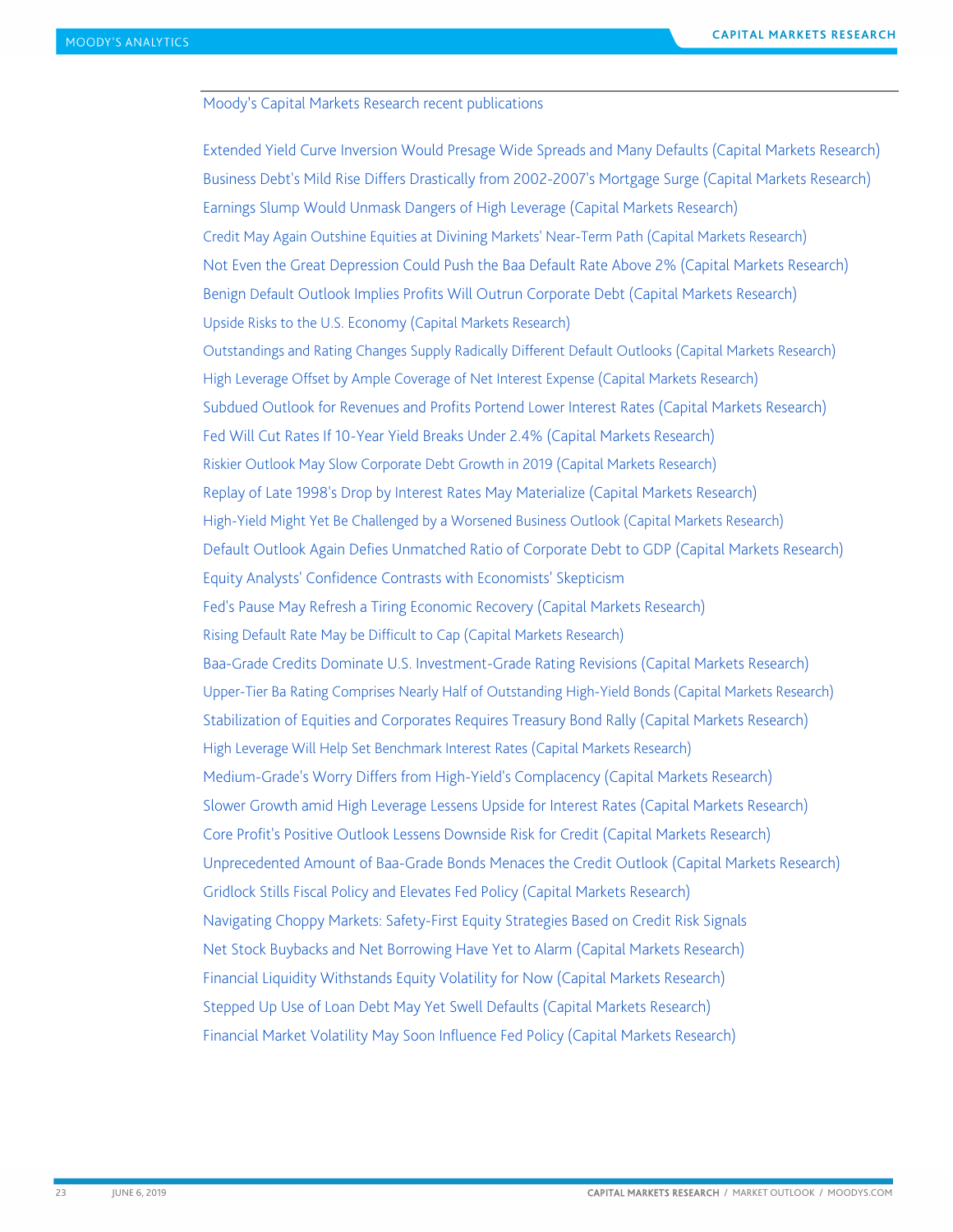#### To order reprints of this report (100 copies minimum), please call 212.553.1658.

| Report Number: 1179647                  | Contact Us |                      |
|-----------------------------------------|------------|----------------------|
|                                         | Americas:  | 1.212.553.4399       |
| Editor                                  | Europe:    | +44 (0) 20.7772.5588 |
| Reid Kanaley<br>reid.kanaley@moodys.com | Asia:      | 813.5408.4131        |